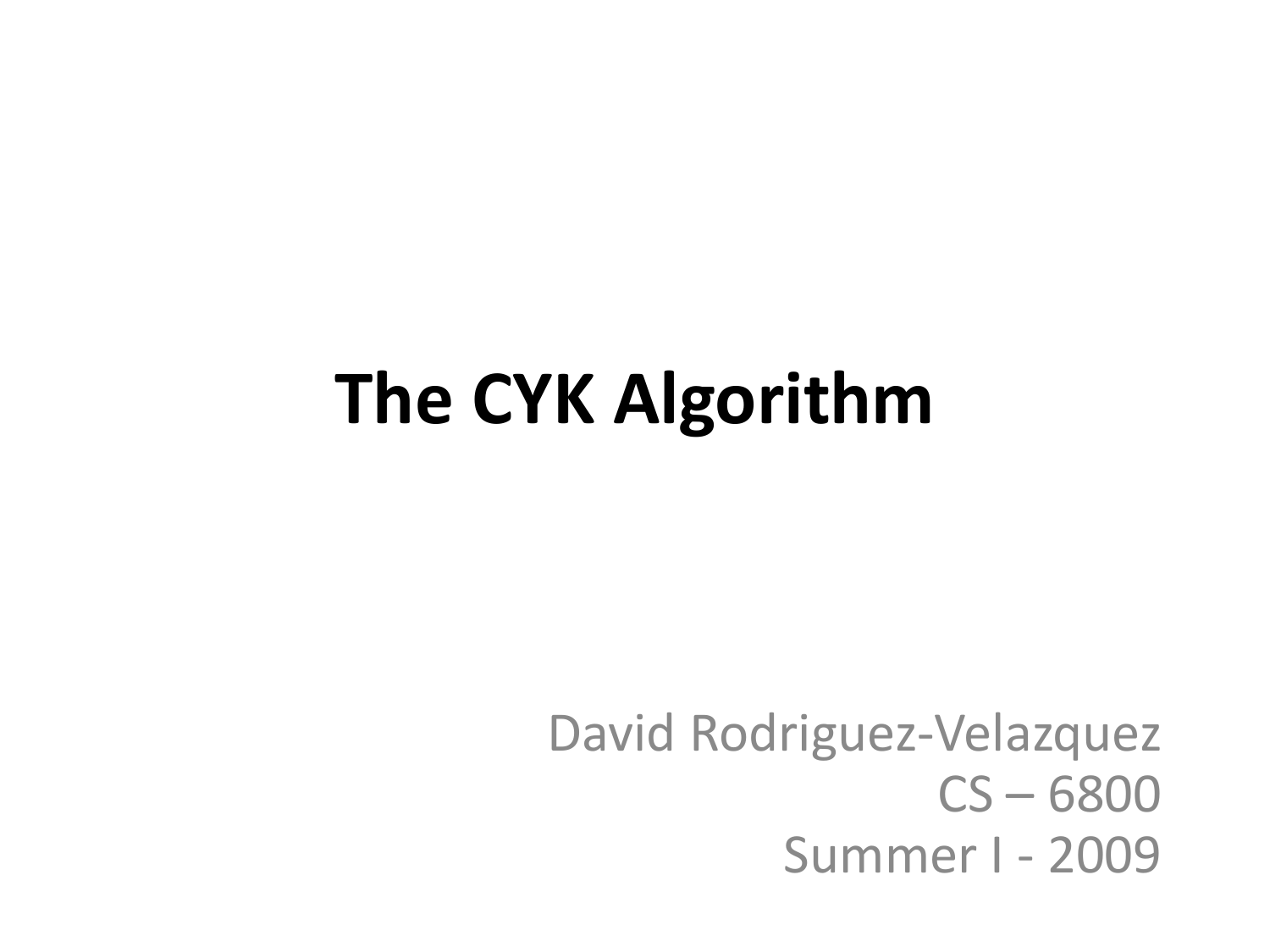# The CYK Algorithm

- *The membership problem*:
	- Problem:
		- Given a context-free grammar **G** and a string **w**
			- $-$  **G** = (V,  $\sum$ ,  $P$ , S) where
				- » V finite set of variables
				- » ∑ (the alphabet) finite set of terminal symbols
				- » P finite set of rules
				- » S start symbol (distinguished element of V)
				- » V and ∑ are assumed to be disjoint
			- **G** is used to generate the string of a language
	- Question:
		- Is **w** in **L**(**G**)?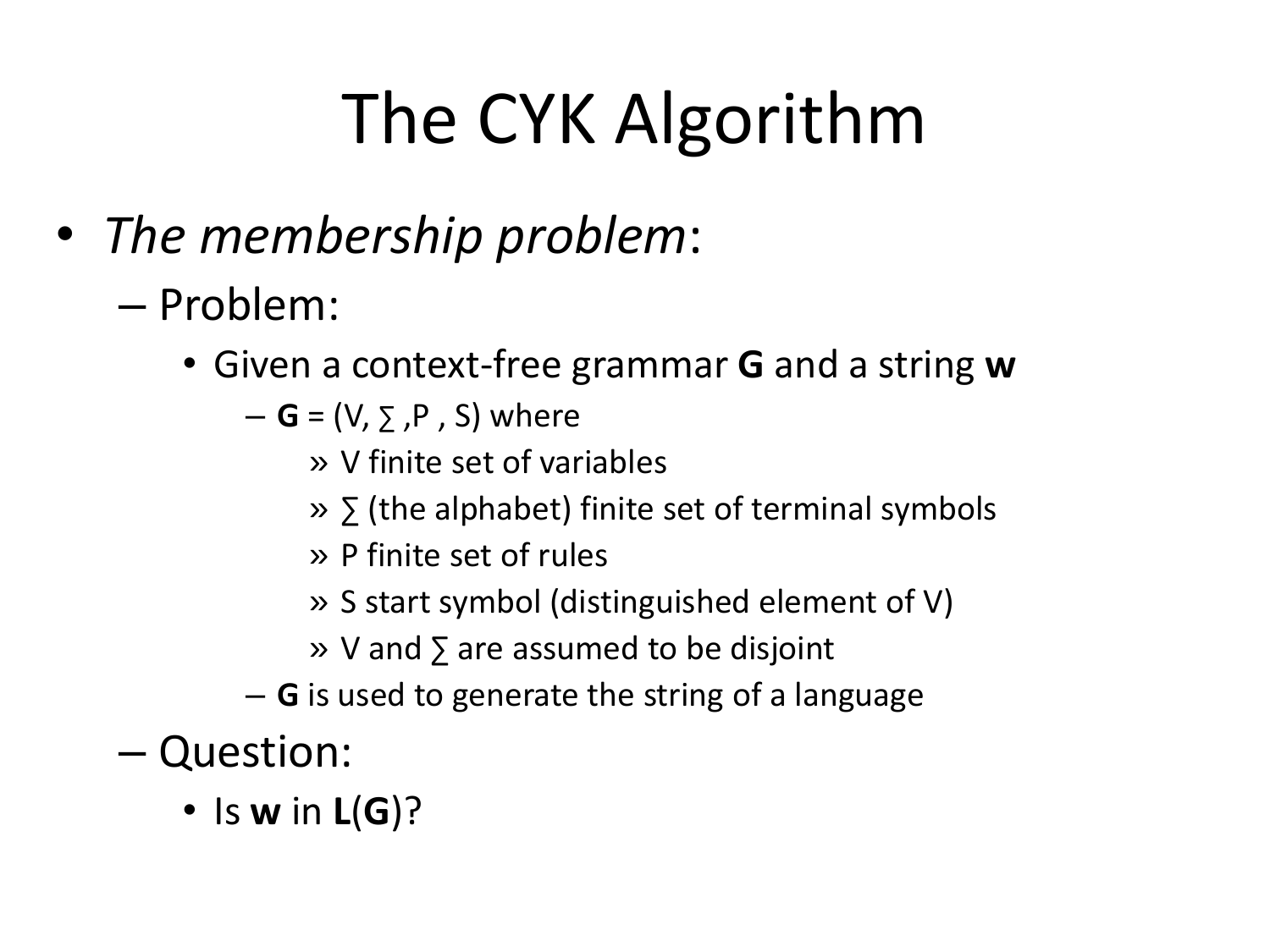# The CYK Algorithm

- J. Cocke
- D. Younger,
- T. Kasami
	- Independently developed an algorithm to answer this question.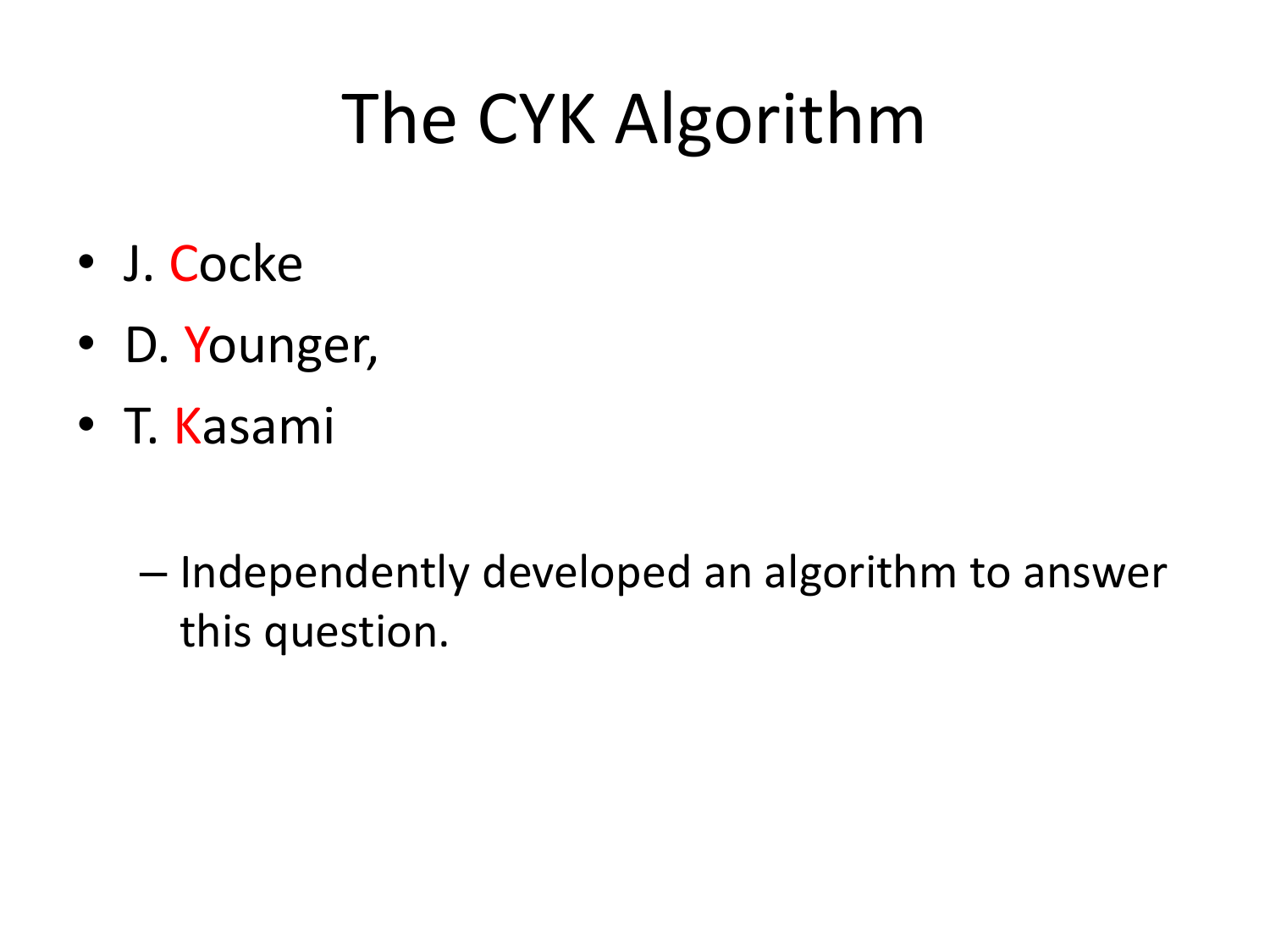#### The CYK Algorithm Basics

- The Structure of the rules in a Chomsky Normal Form grammar
- Uses a "dynamic programming" or "table-filling algorithm"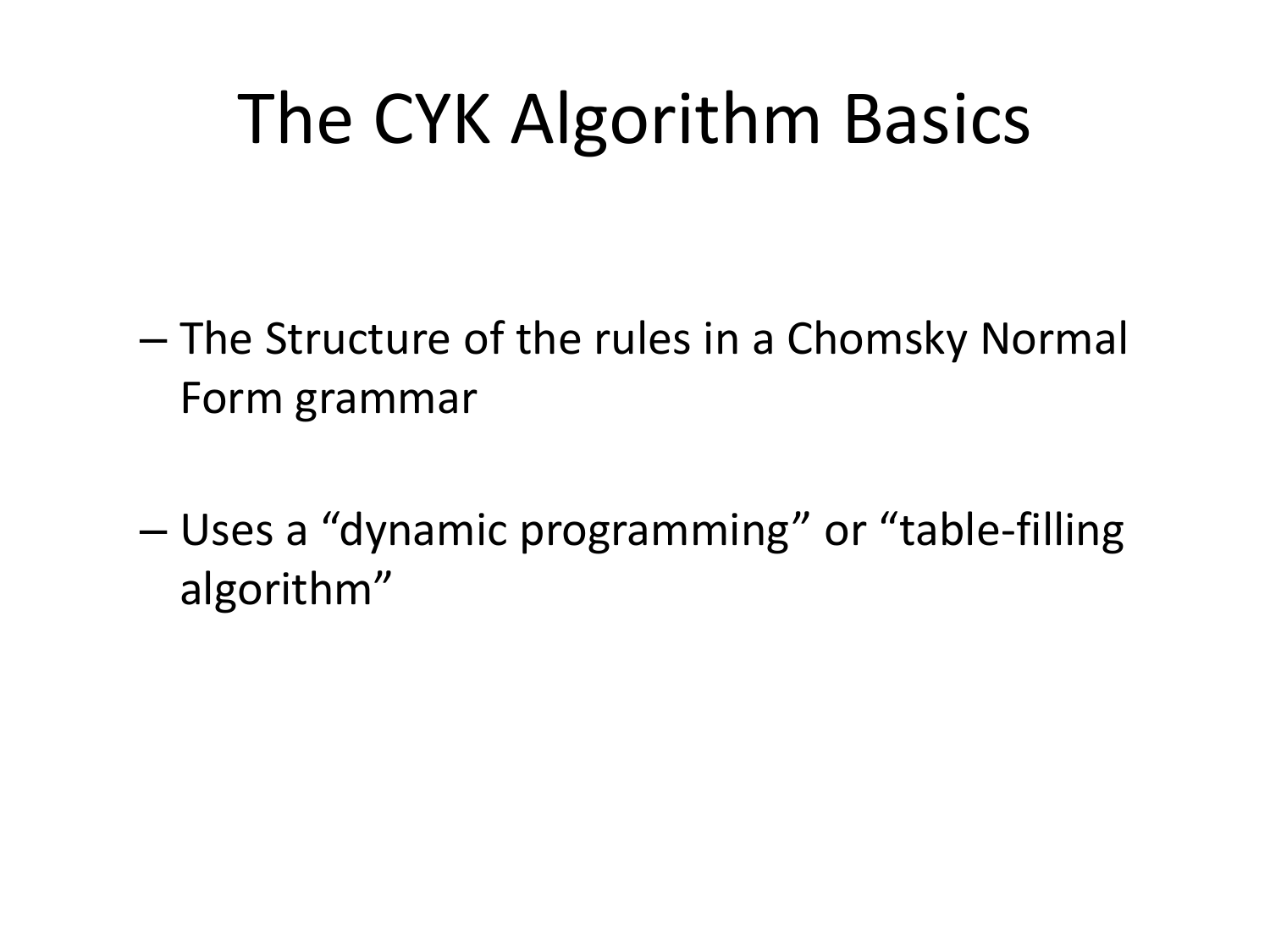## Chomsky Normal Form

- *Normal Form* is described by a set of conditions that each rule in the grammar must satisfy
- Context-free grammar is in CNF if each rule has one of the following forms:
	- $-A \rightarrow BC$  at most 2 symbols on right side
	- $-A \rightarrow a$ , or terminal symbol
	- $-S \rightarrow \lambda$  null string

where B, C  $\in$  V – {S}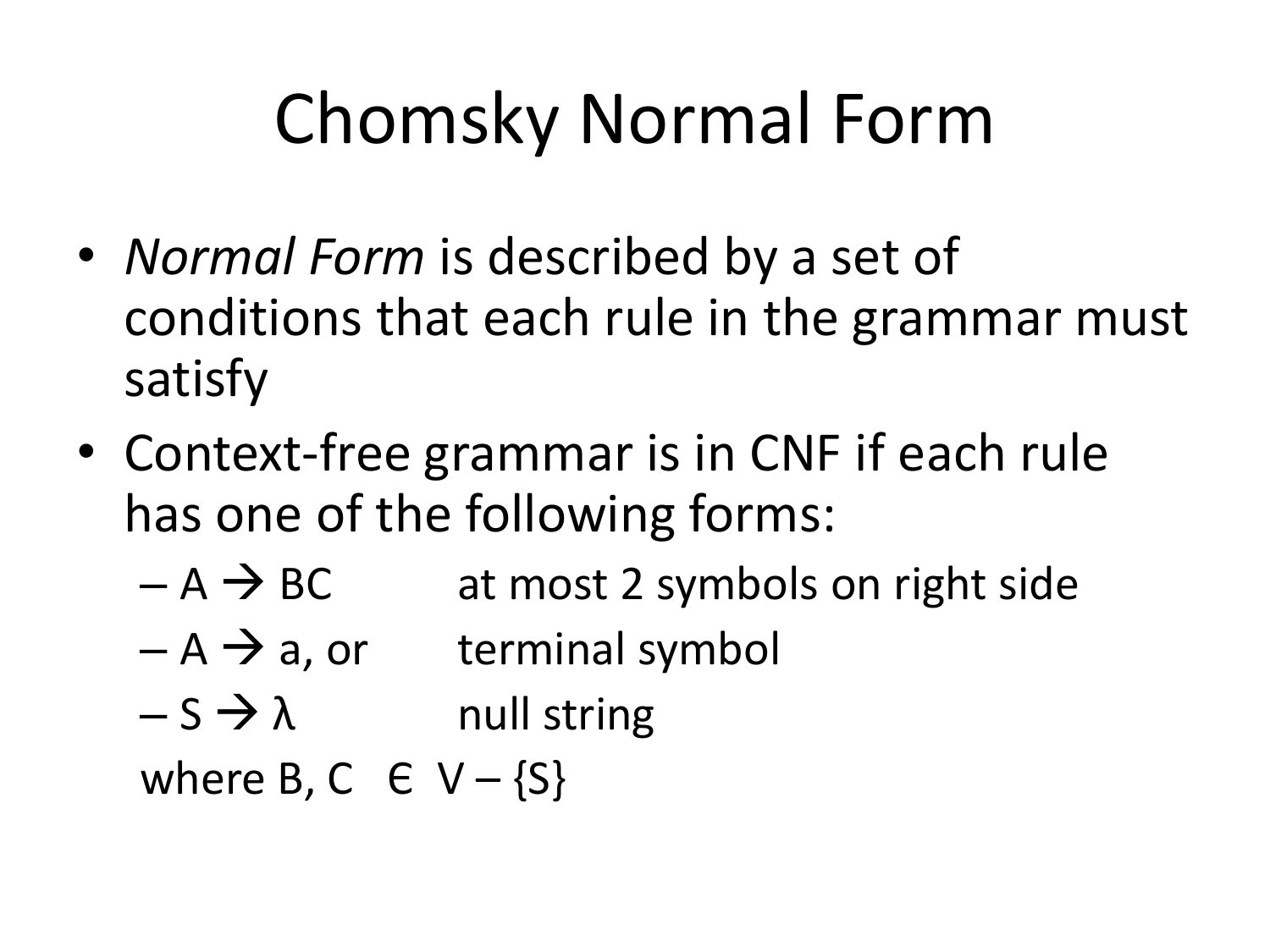- Each row corresponds to one length of substrings
	- Bottom Row Strings of length 1

.

.

– Second from Bottom Row – Strings of length 2

– Top Row – string 'w'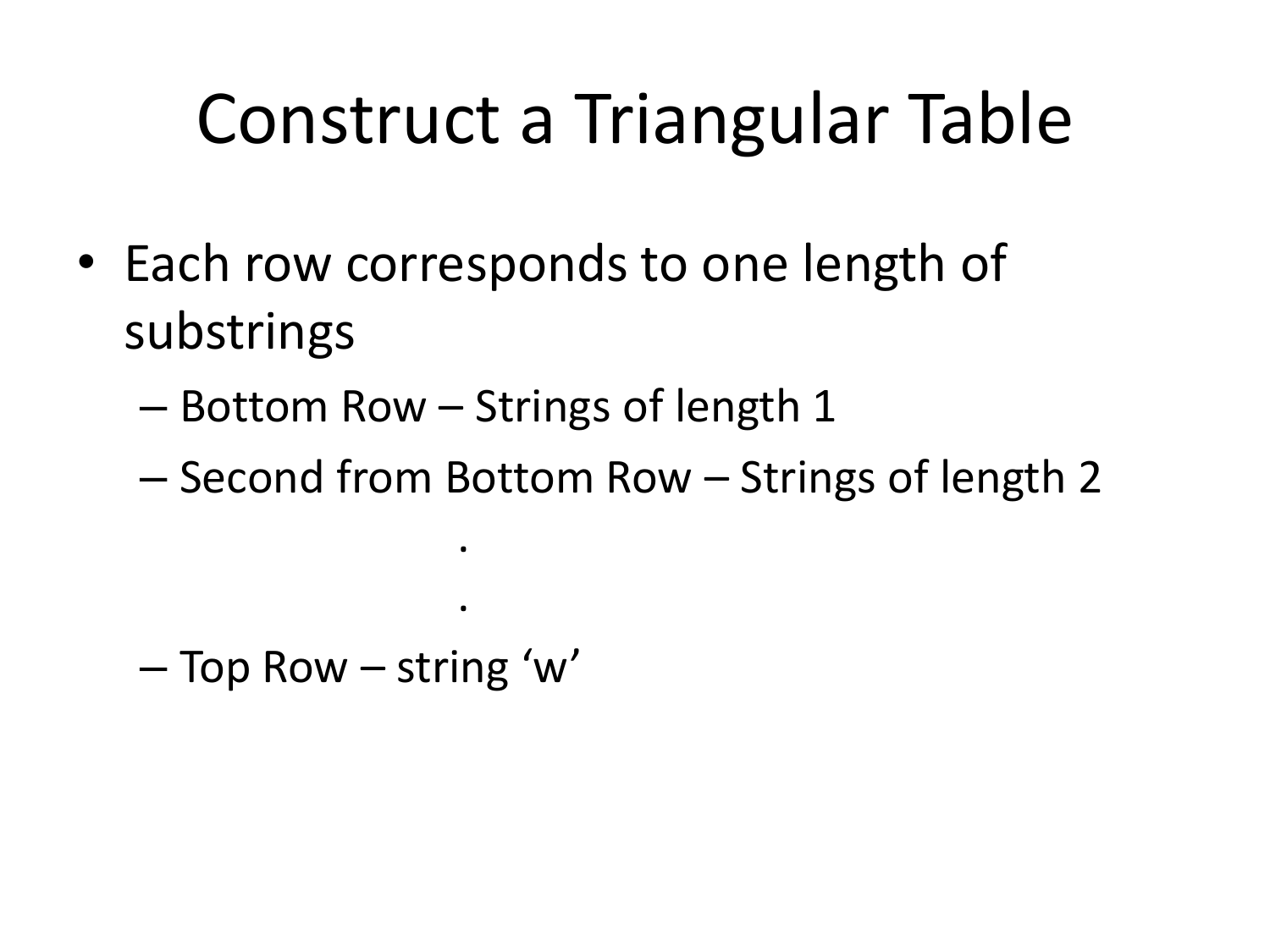- **Xi, i** is the set of variables A such that  $A \rightarrow w_{i}$  is a production of G
- Compare at most n pairs of previously computed sets:

(**Xi, i , Xi+1, j** ), (**Xi, i+1 , Xi+2, j** ) … (**Xi, j-1 , Xj, j )**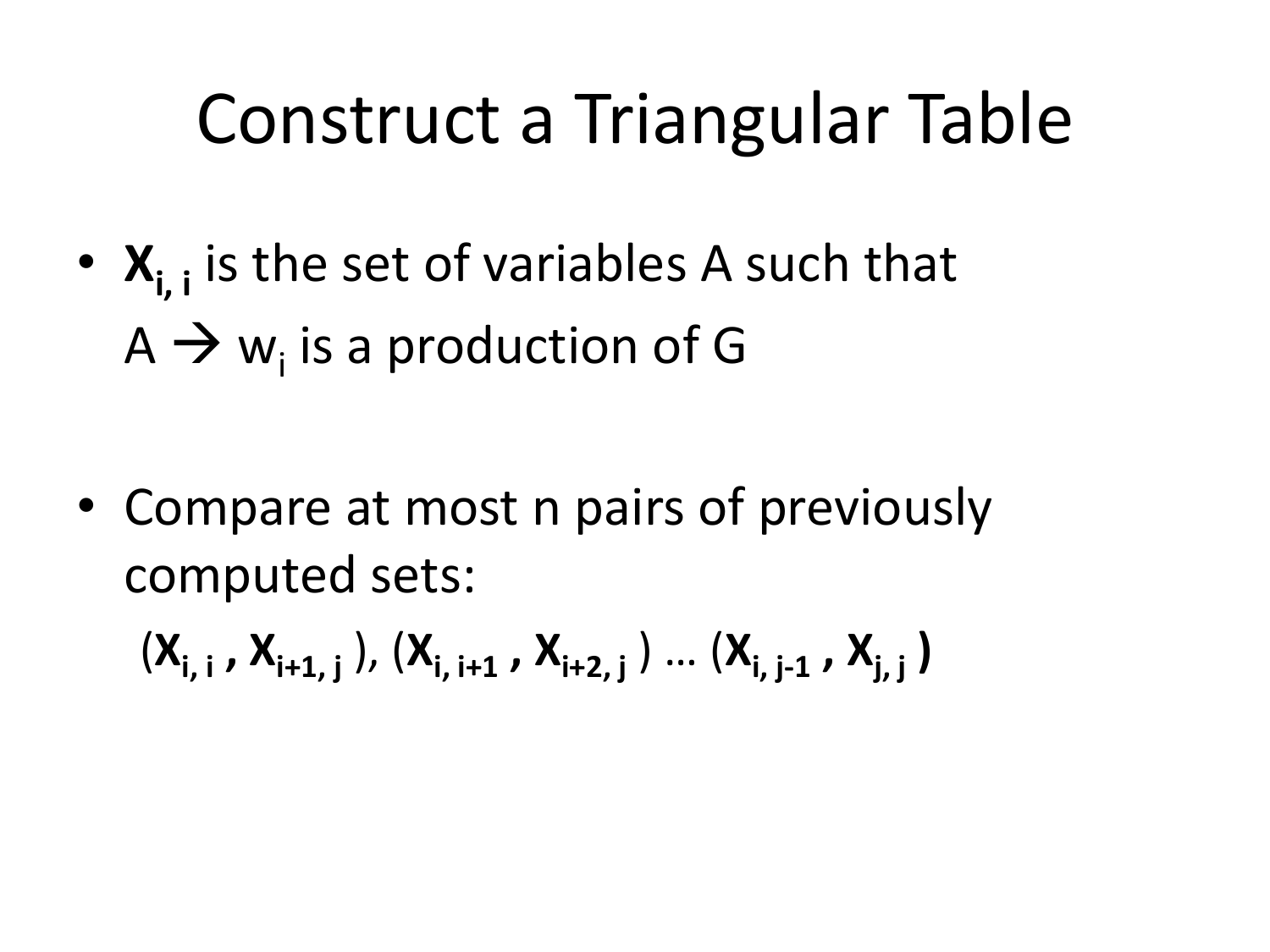

Table for string '**w**' that has length 5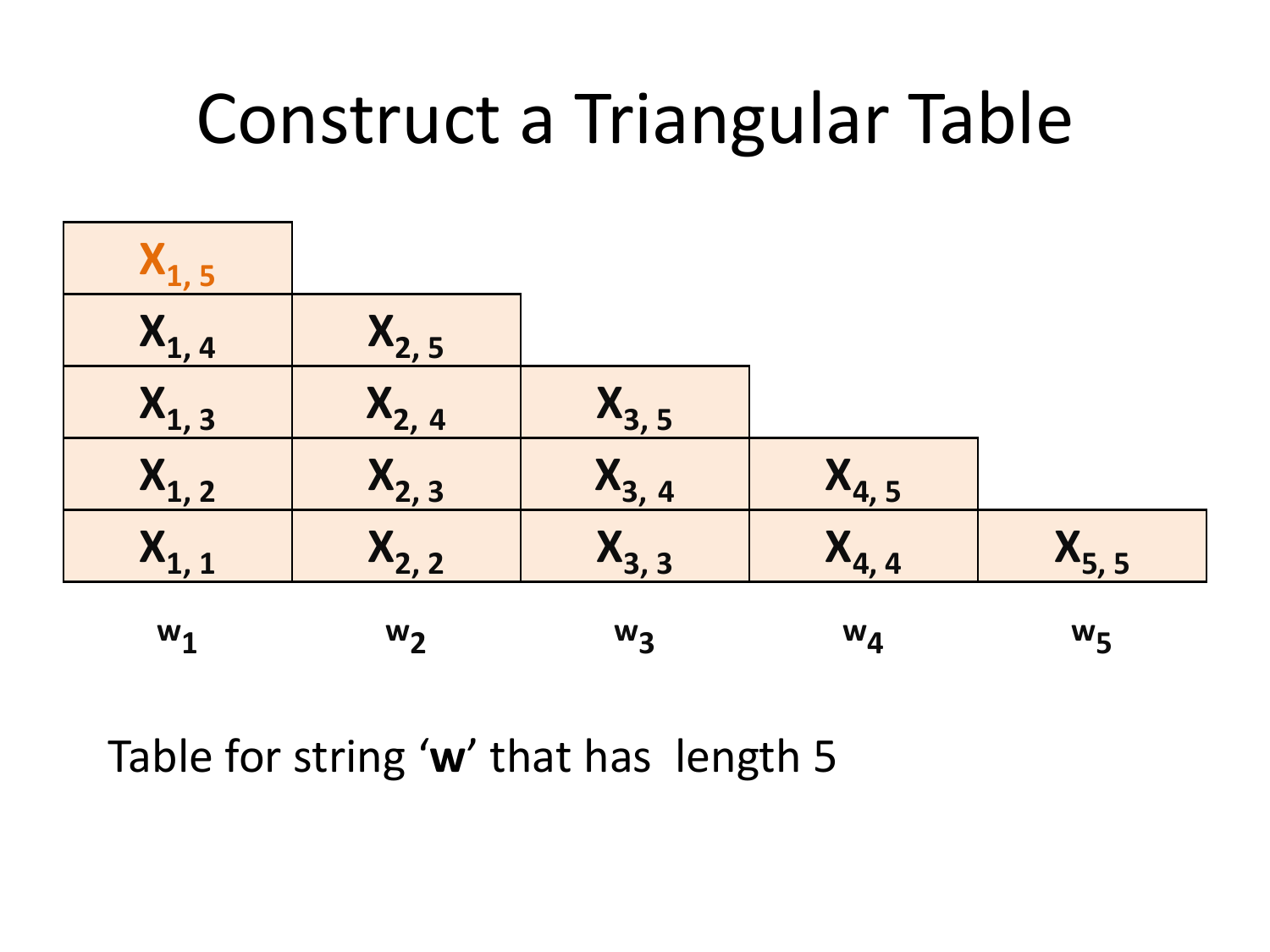

Looking for pairs to compare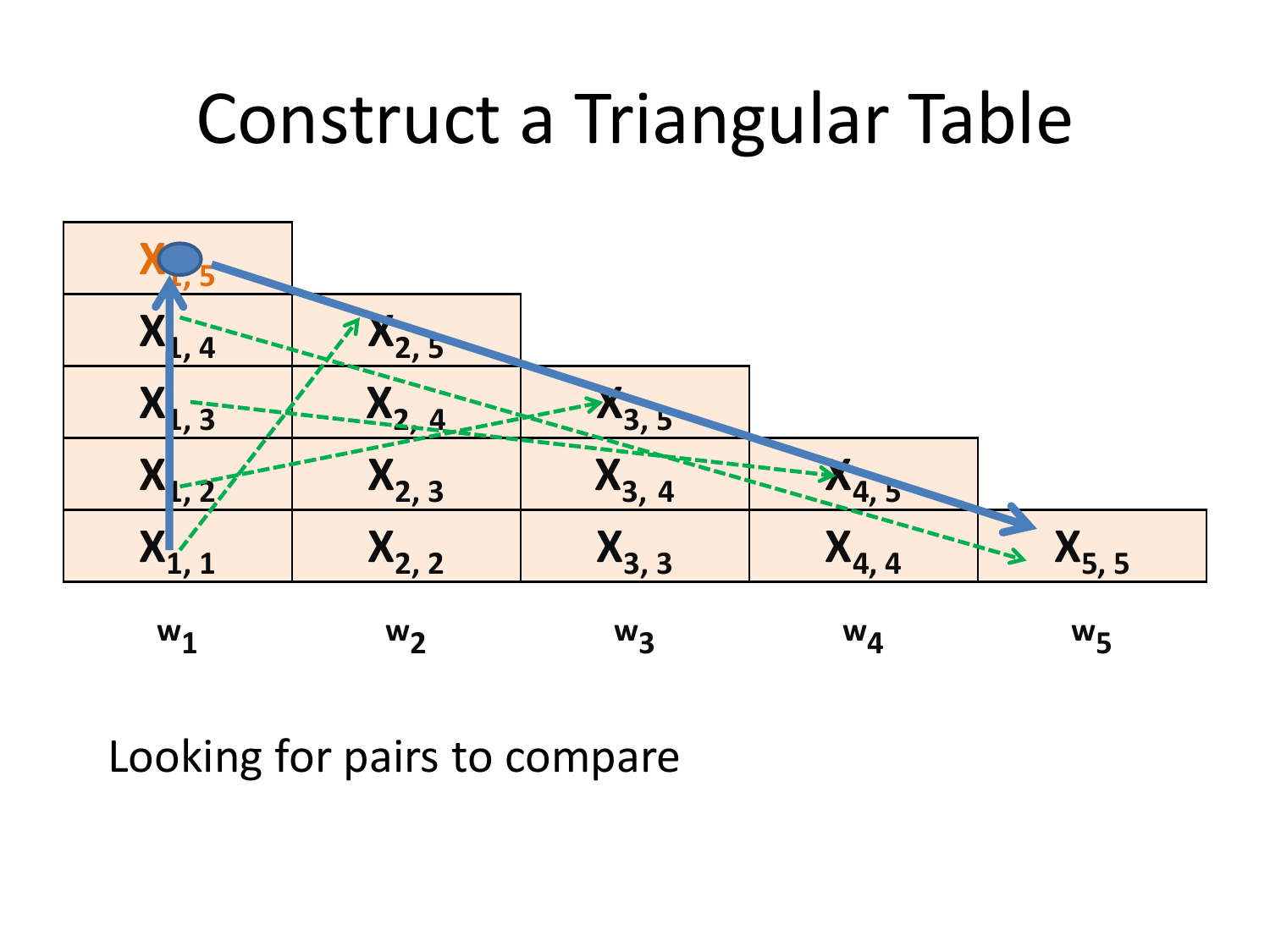## Example CYK Algorithm

- Show the CYK Algorithm with the following example:
	- CNF grammar **G**
		- $\cdot$  S  $\rightarrow$  AB | BC
		- $\bullet$  A  $\rightarrow$  BA | a
		- $\cdot$  B  $\rightarrow$  CC | b
		- $\cdot$  C  $\rightarrow$  AB | a
	- **w** is baaba
	- Question Is **baaba** in L(G)?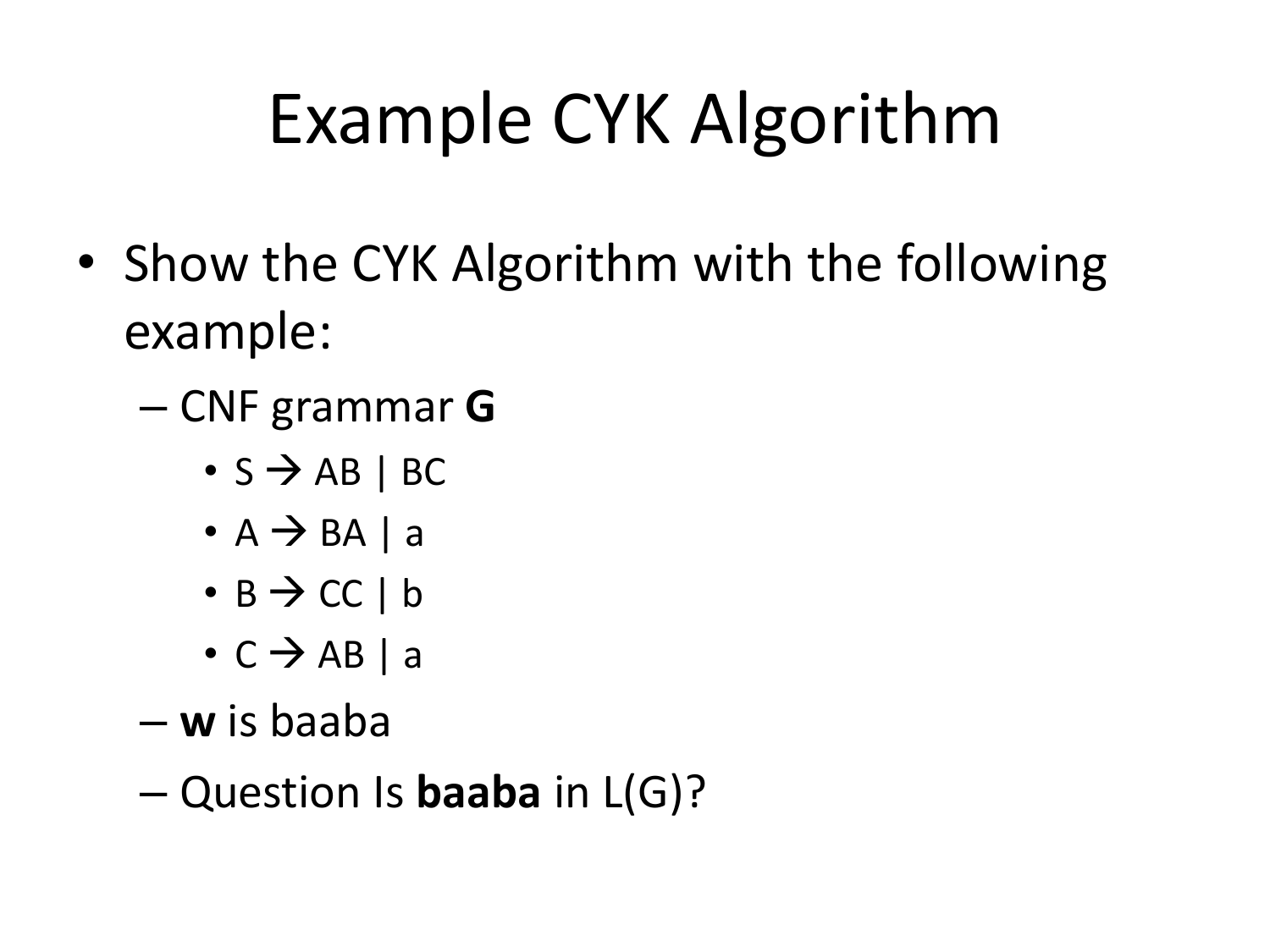

Calculating the Bottom ROW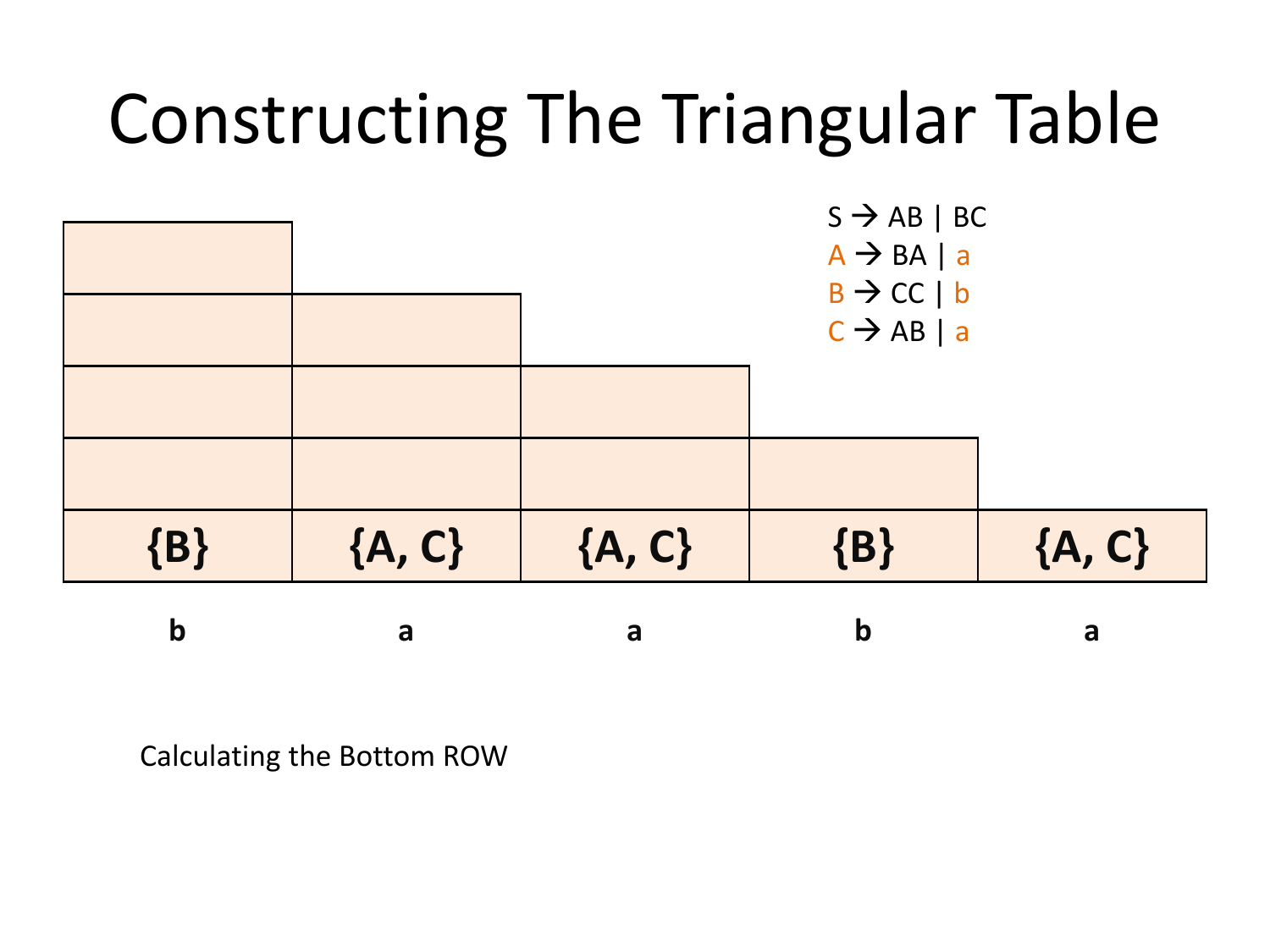- $X_{1, 2} = (X_{i, i}, X_{i+1, i}) = (X_{1, 1}, X_{2, 2})$
- $\rightarrow \{B\}(A, C) = \{BA, BC\}$
- Steps:
	- Look for production rules to generate BA or BC
	- There are two: S and A

$$
- X_{1, 2} = \{S, A\}
$$
  
s  $\rightarrow AB | BC$   
a  $\rightarrow BA | a$   
b  $\rightarrow CC | b$   
c  $\rightarrow AB | a$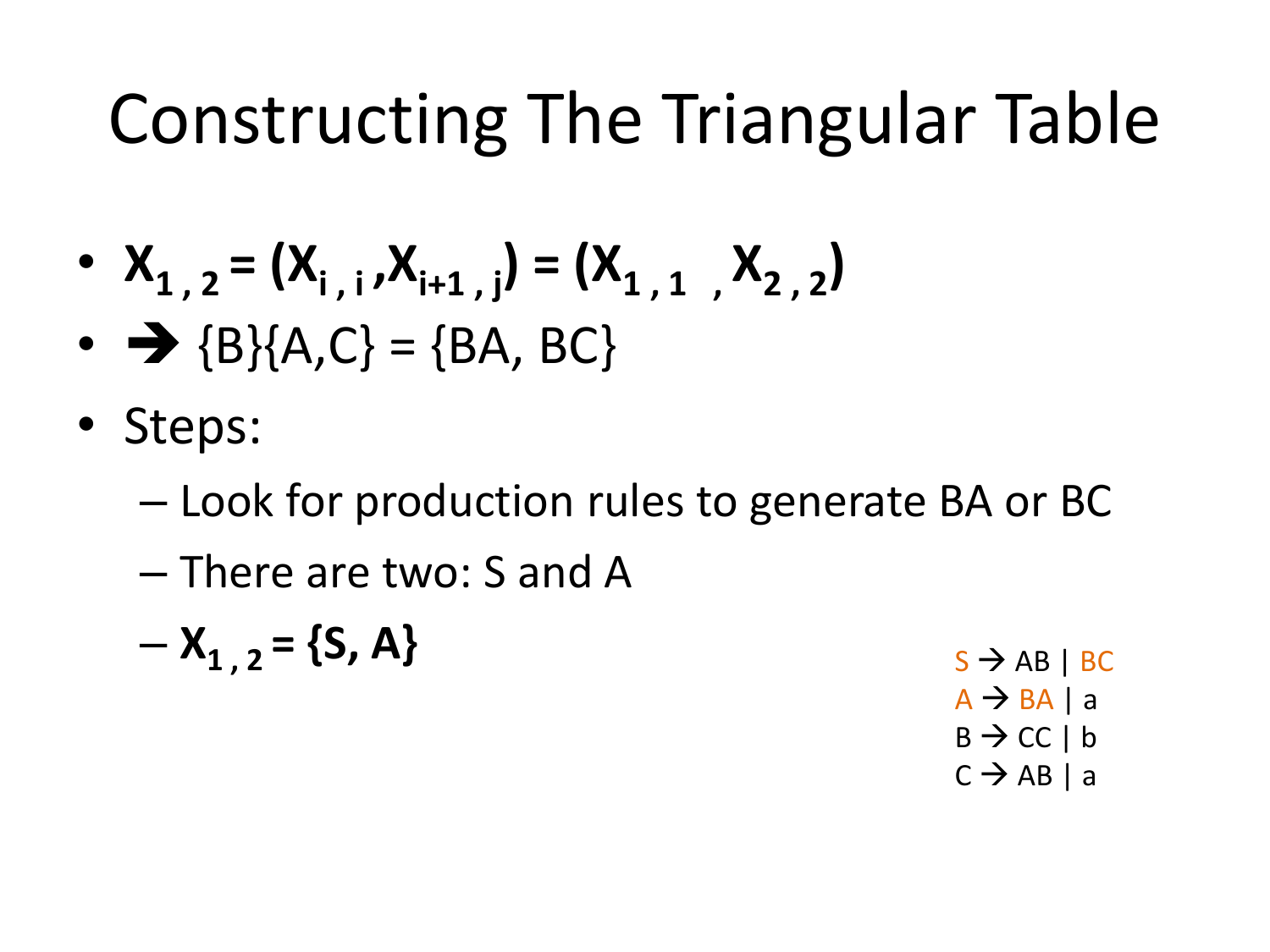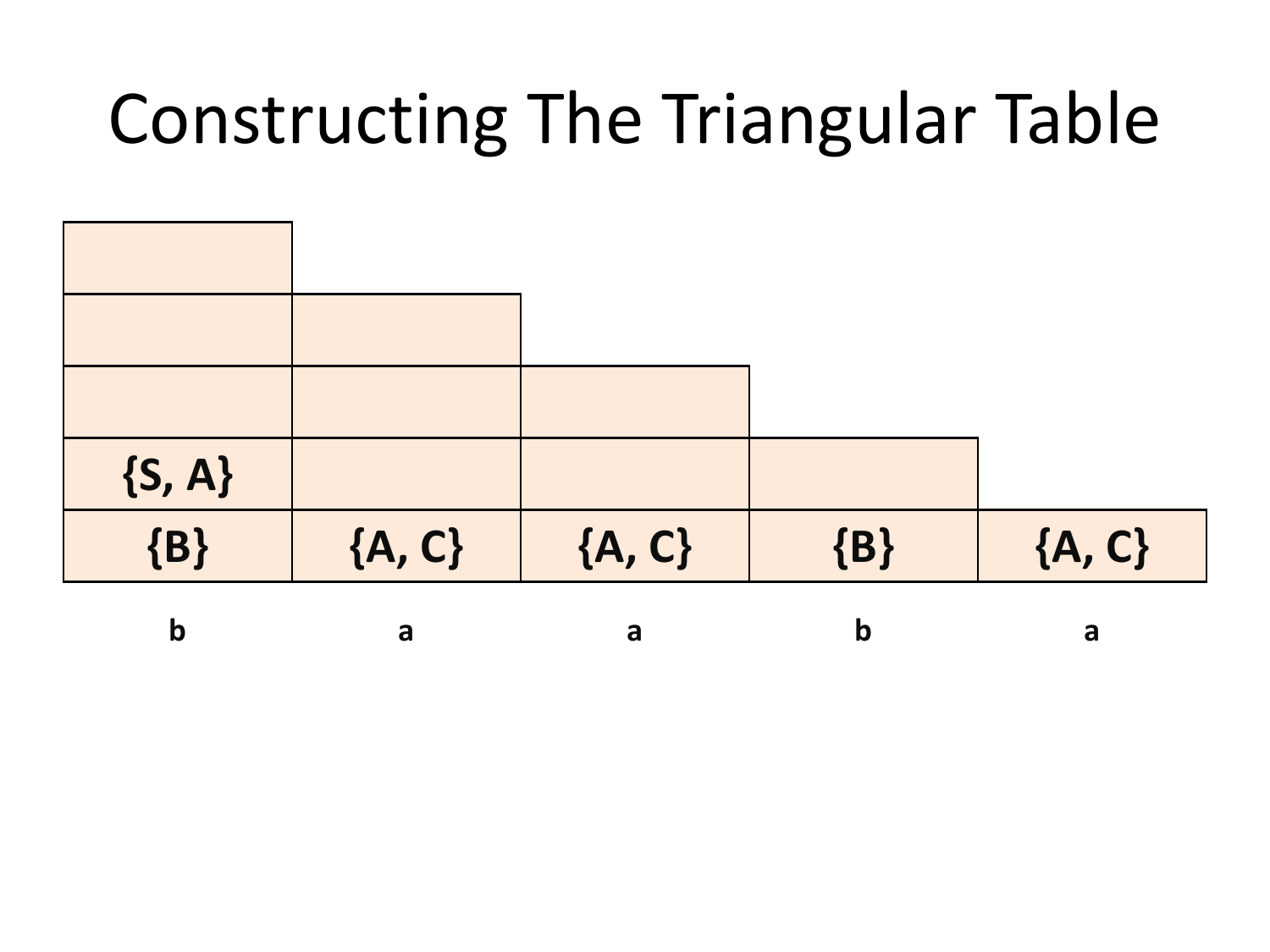- $X_{2,3} = (X_{i,j}, X_{i+1,j}) = (X_{2,2}, X_{3,3})$
- $\rightarrow$  {A, C}{A, C} = {AA, AC, CA, CC} = Y
- Steps:
	- Look for production rules to generate Y
	- There is one: B
	- $-\mathsf{X}_{2,3} = \{ \mathsf{B} \}$  S  $\rightarrow$  AB | BC  $A \rightarrow BA$  | a  $B \rightarrow CC \mid b$  $C \rightarrow AB \mid a$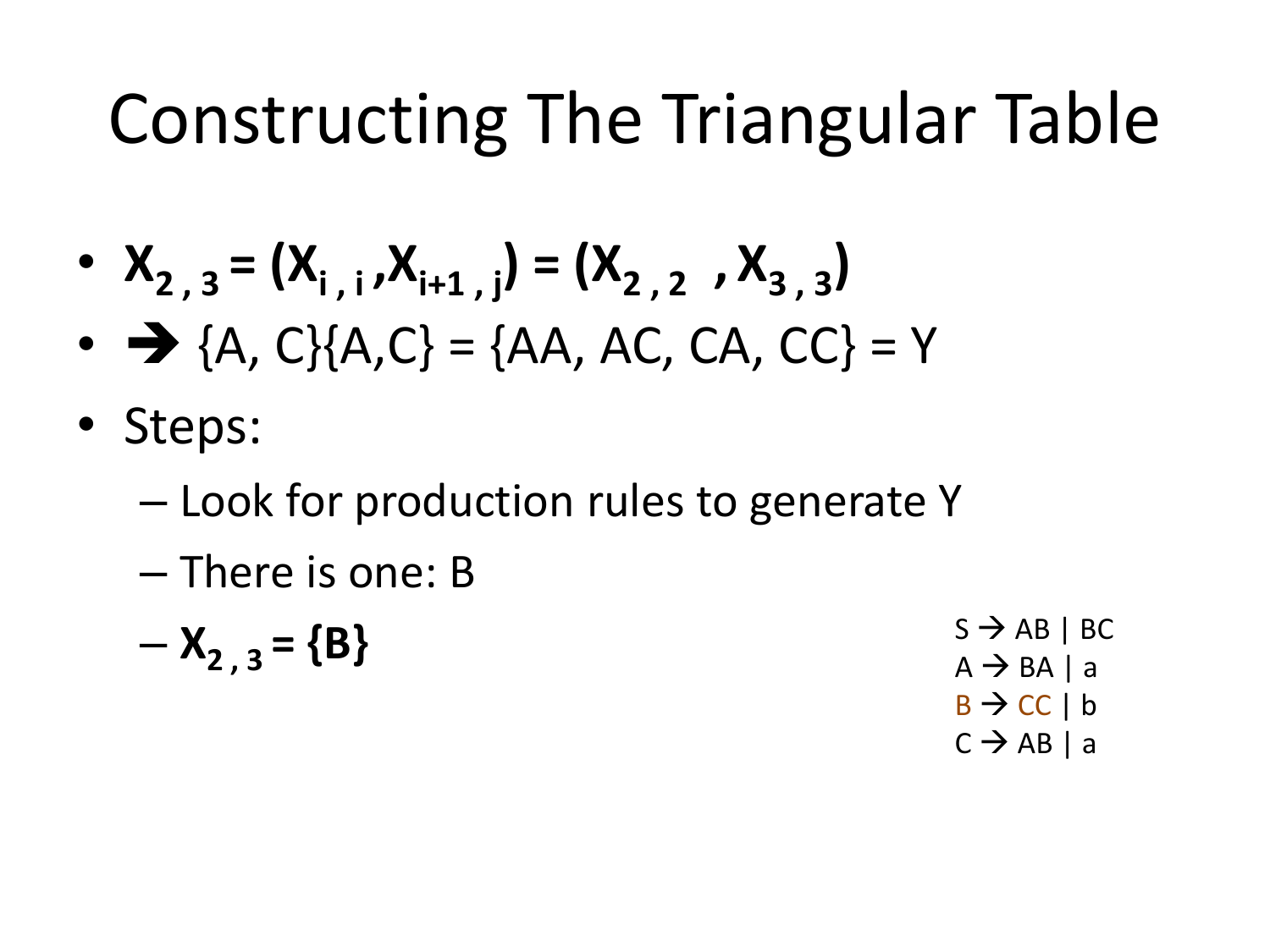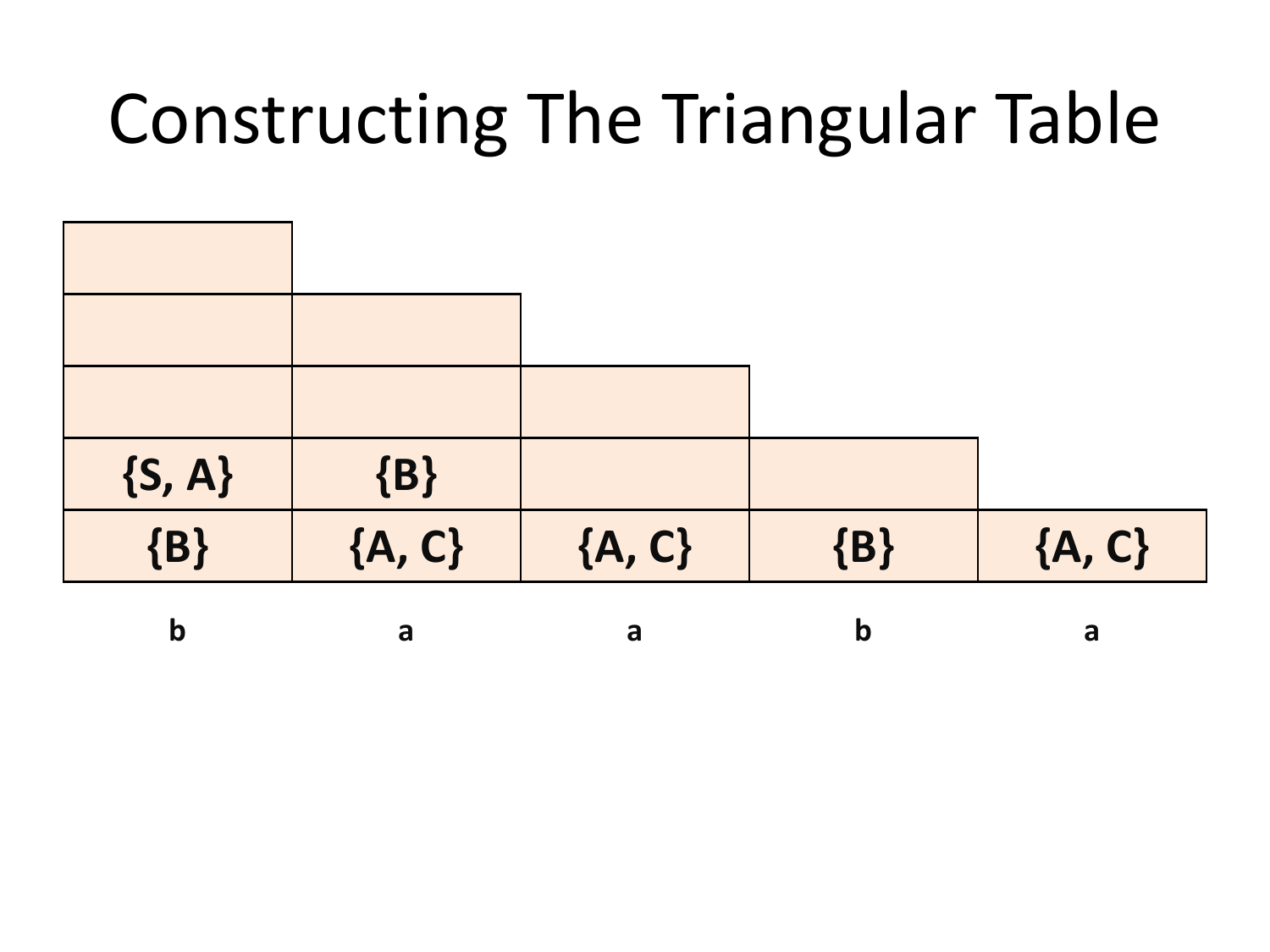- $X_{3,4} = (X_{i,1}, X_{i+1,1}) = (X_{3,3}, X_{4,4})$
- $\rightarrow$  {A, C}{B} = {AB, CB} = Y
- Steps:
	- Look for production rules to generate Y
	- There are two: S and C
	- $-\mathbf{X}_{3,4} = \{S, C\}$  S  $\rightarrow$  AB | BC  $A \rightarrow BA$  | a  $B \rightarrow CC \mid b$ 
		- $C \rightarrow AB \mid a$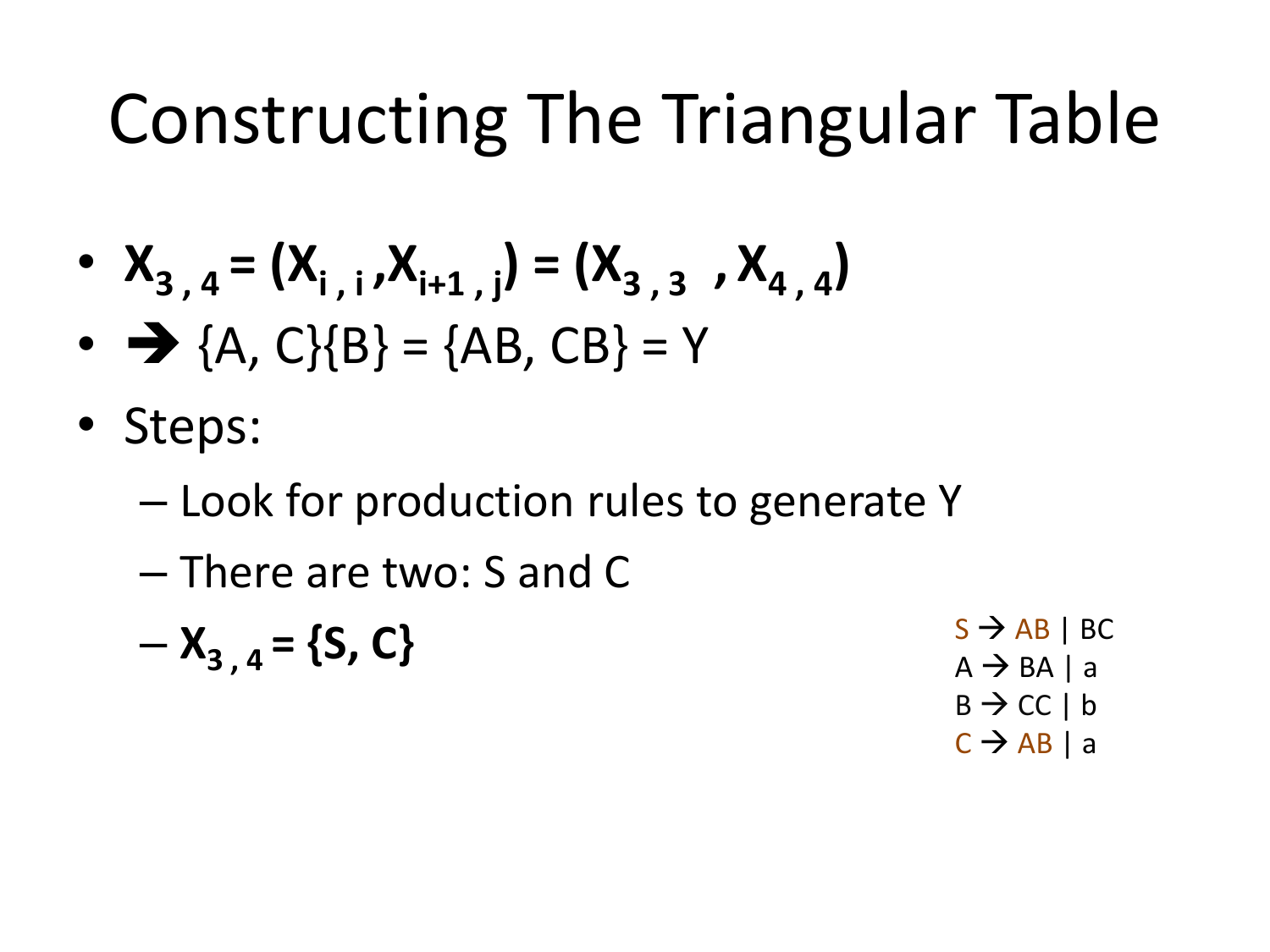| $\{S, A\}$ | $\{B\}$  | $\{S, C\}$ |             |          |
|------------|----------|------------|-------------|----------|
| $\{B\}$    | ${A, C}$ | ${A, C}$   | $\{B\}$     | ${A, C}$ |
| b          | a        | a          | $\mathbf b$ | a        |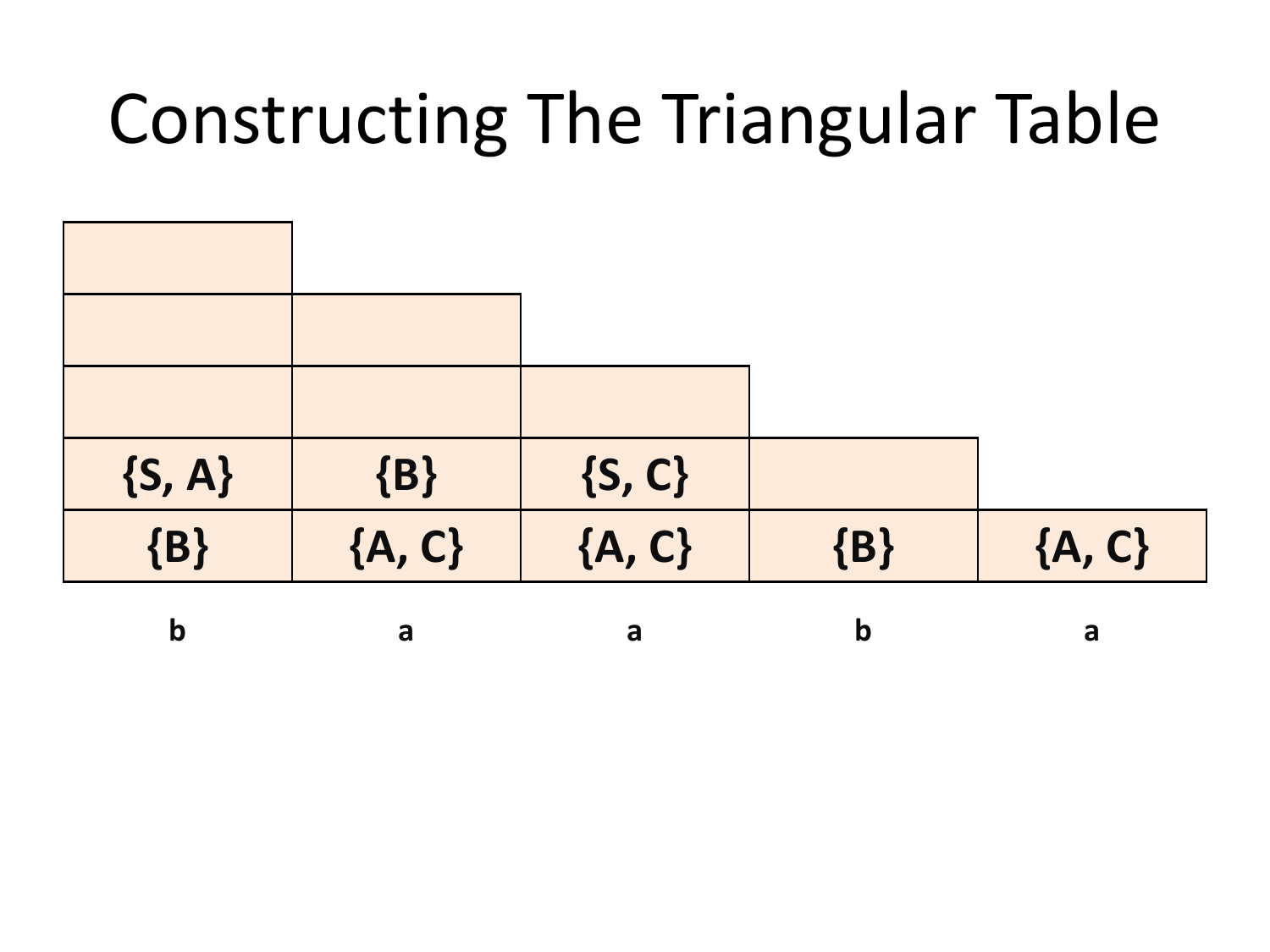• 
$$
X_{4,5} = (X_{i,i}, X_{i+1,j}) = (X_{4,4}, X_{5,5})
$$

- $\rightarrow \{B\} \{A, C\} = \{BA, BC\} = Y$
- Steps:
	- Look for production rules to generate Y
	- There are two: S and A

$$
- X_{4, 5} = \{S, A\}
$$
  
\n
$$
S \rightarrow AB | BC
$$
  
\n
$$
A \rightarrow BA | a
$$
  
\n
$$
B \rightarrow CC | b
$$

 $C \rightarrow AB \mid a$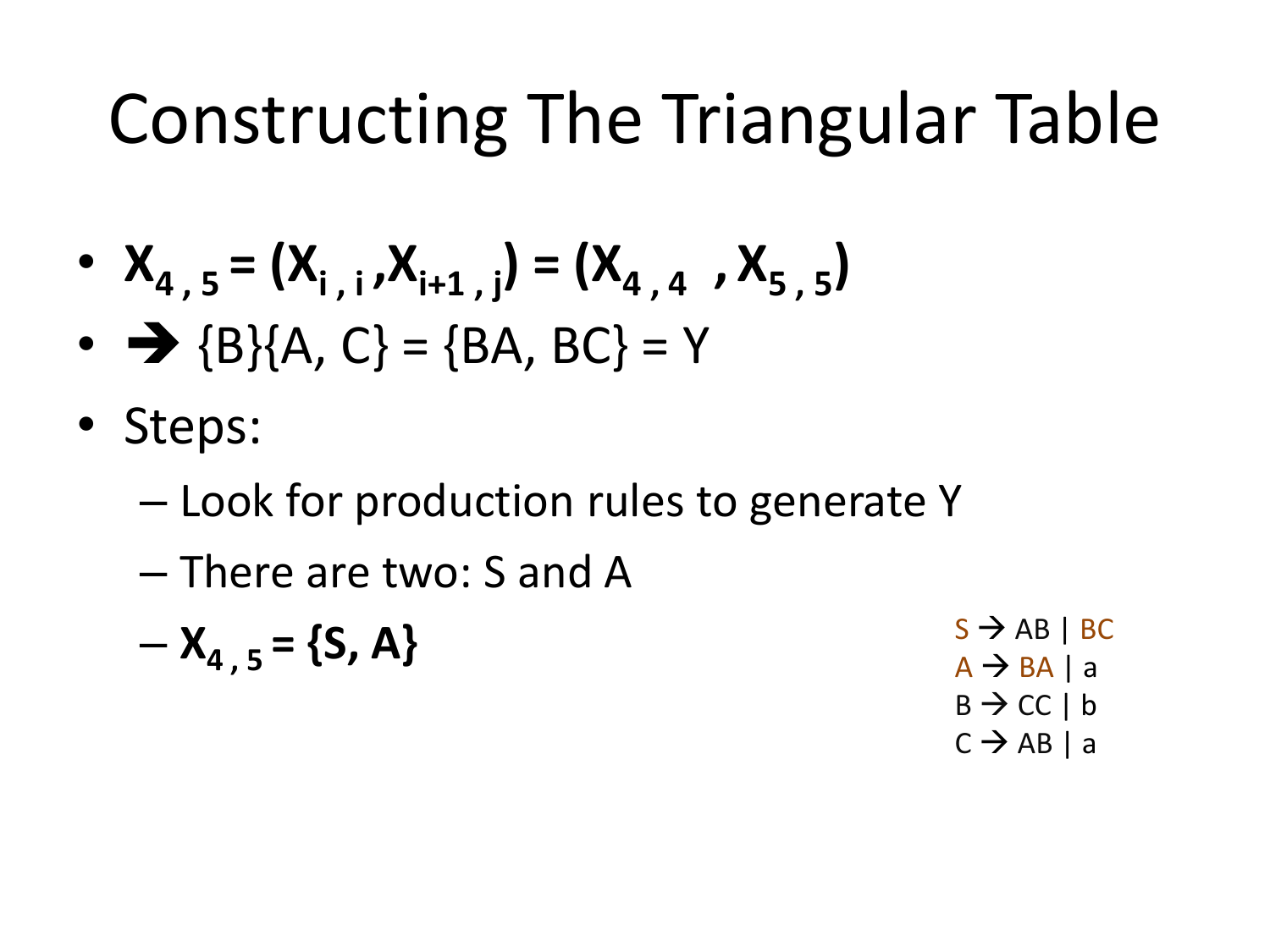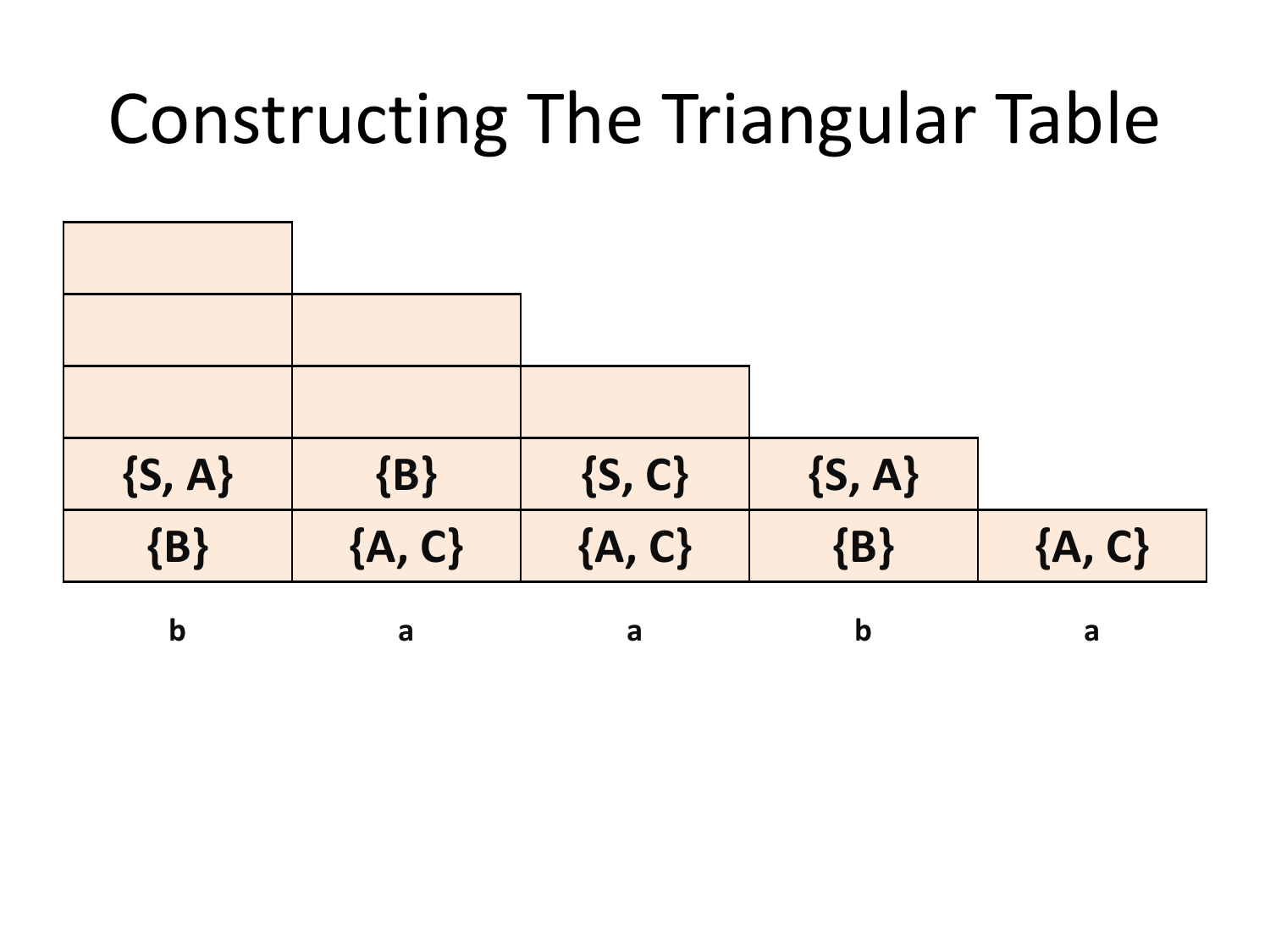• 
$$
X_{1,3}
$$
 =  $(X_{i,j}, X_{i+1,j}) (X_{i,j+1}, X_{i+2,j})$   
 =  $(X_{1,1}, X_{2,3}) (X_{1,2}, X_{3,3})$ 

- $\rightarrow \{B\} \{B\} U \{S, A\} \{A, C\} = \{BB, SA, SC, AA, AC\} = Y$
- Steps:
	- Look for production rules to generate Y
	- There are NONE: S and A  $-X_{1,3} = \emptyset$  $S \rightarrow AB \mid BC$  $A \rightarrow BA$  | a  $B \rightarrow CC \mid b$  $C \rightarrow AB \mid a$
	- **no elements in this set (empty set)**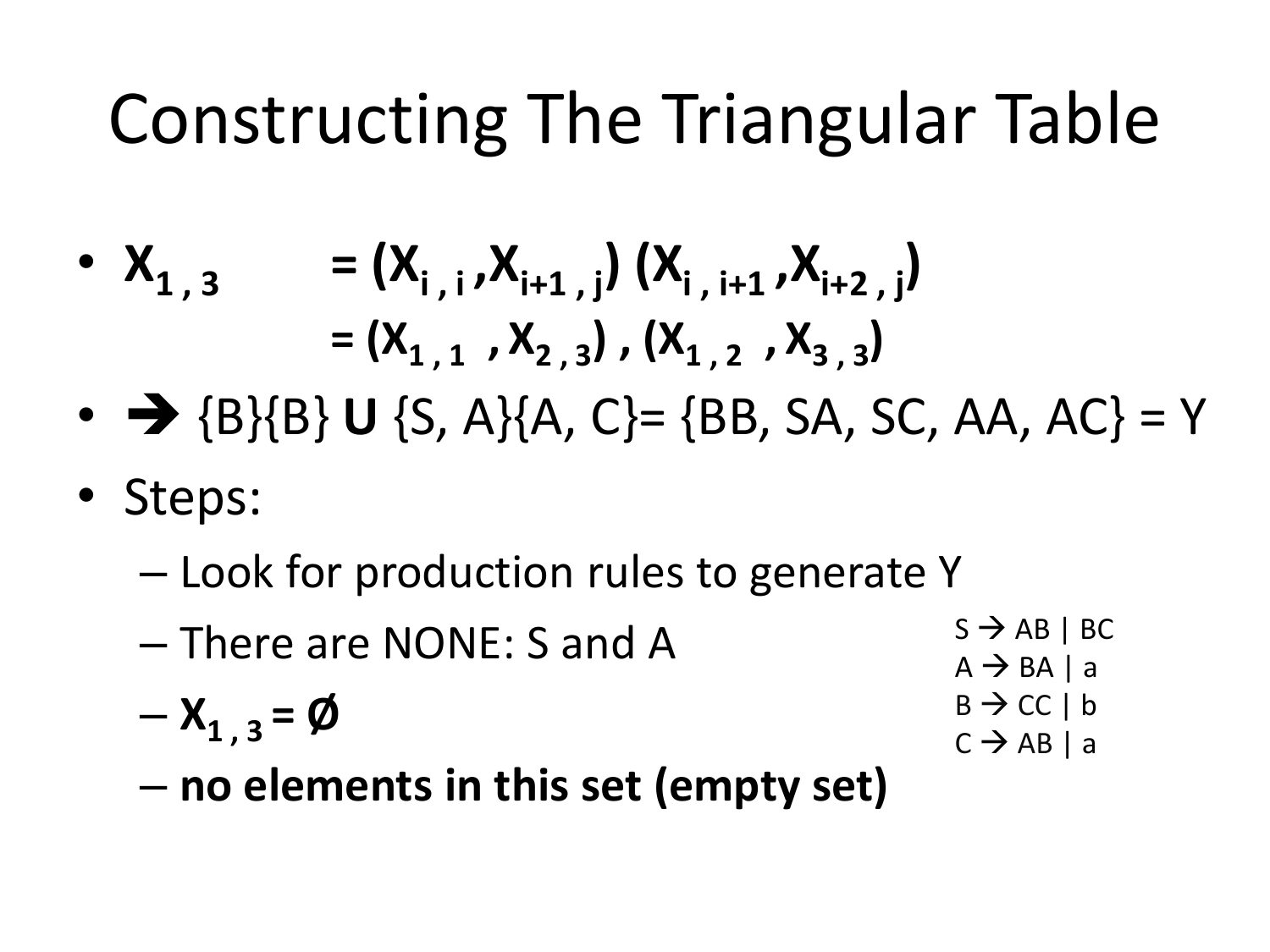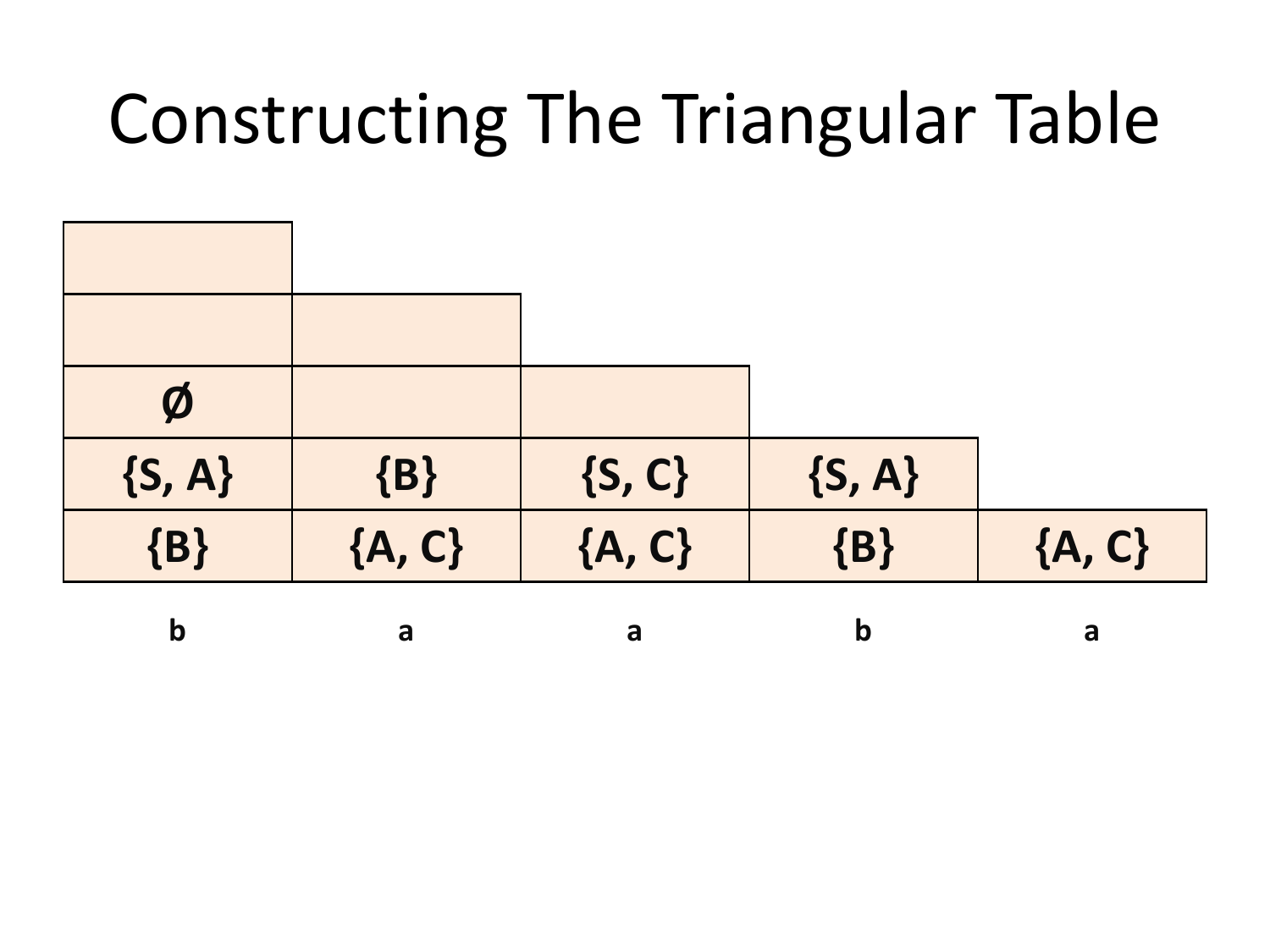• 
$$
X_{2,4}
$$
 =  $(X_{i,i}, X_{i+1,i}) (X_{i,i+1}, X_{i+2,i})$   
 =  $(X_{2,2}, X_{3,4}) (X_{2,3}, X_{4,4})$ 

- $\rightarrow$  {A, C}{S, C} **U** {B}{B}= {AS, AC, CS, CC, BB} = Y
- Steps:
	- Look for production rules to generate Y

| $-$ There is one: B | $S \rightarrow AB \mid BC$                          |
|---------------------|-----------------------------------------------------|
| $-X_{2,4} = {B}$    | $A \rightarrow BA$   a<br>$B \rightarrow CC \mid b$ |
|                     | $C \rightarrow AB \mid a$                           |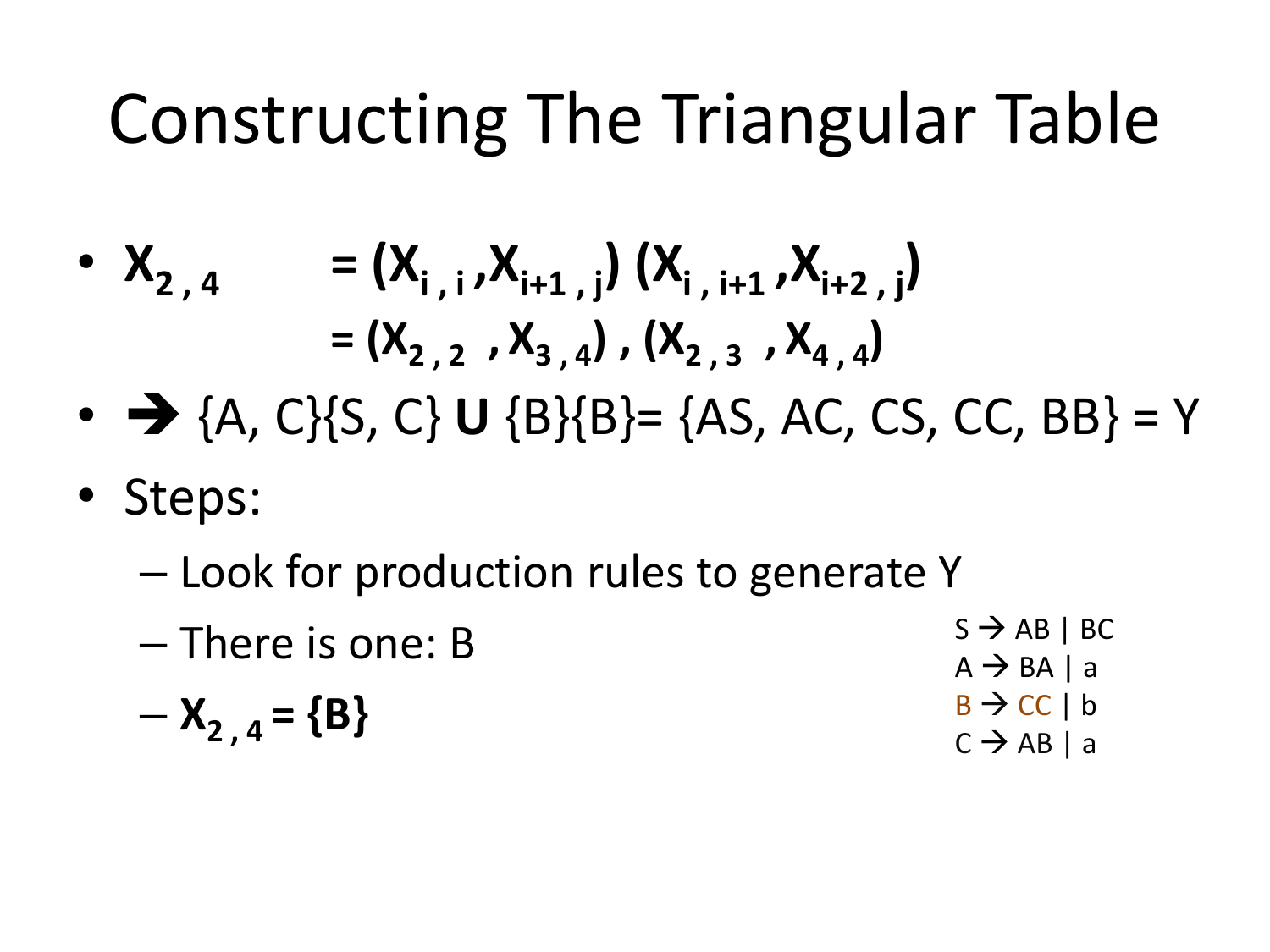| $\boldsymbol{\emptyset}$ | $\{B\}$  |            |             |          |
|--------------------------|----------|------------|-------------|----------|
| $\{S, A\}$               | $\{B\}$  | $\{S, C\}$ | $\{S, A\}$  |          |
| $\{B\}$                  | ${A, C}$ | ${A, C}$   | $\{B\}$     | ${A, C}$ |
| b                        | a        | a          | $\mathbf b$ | a        |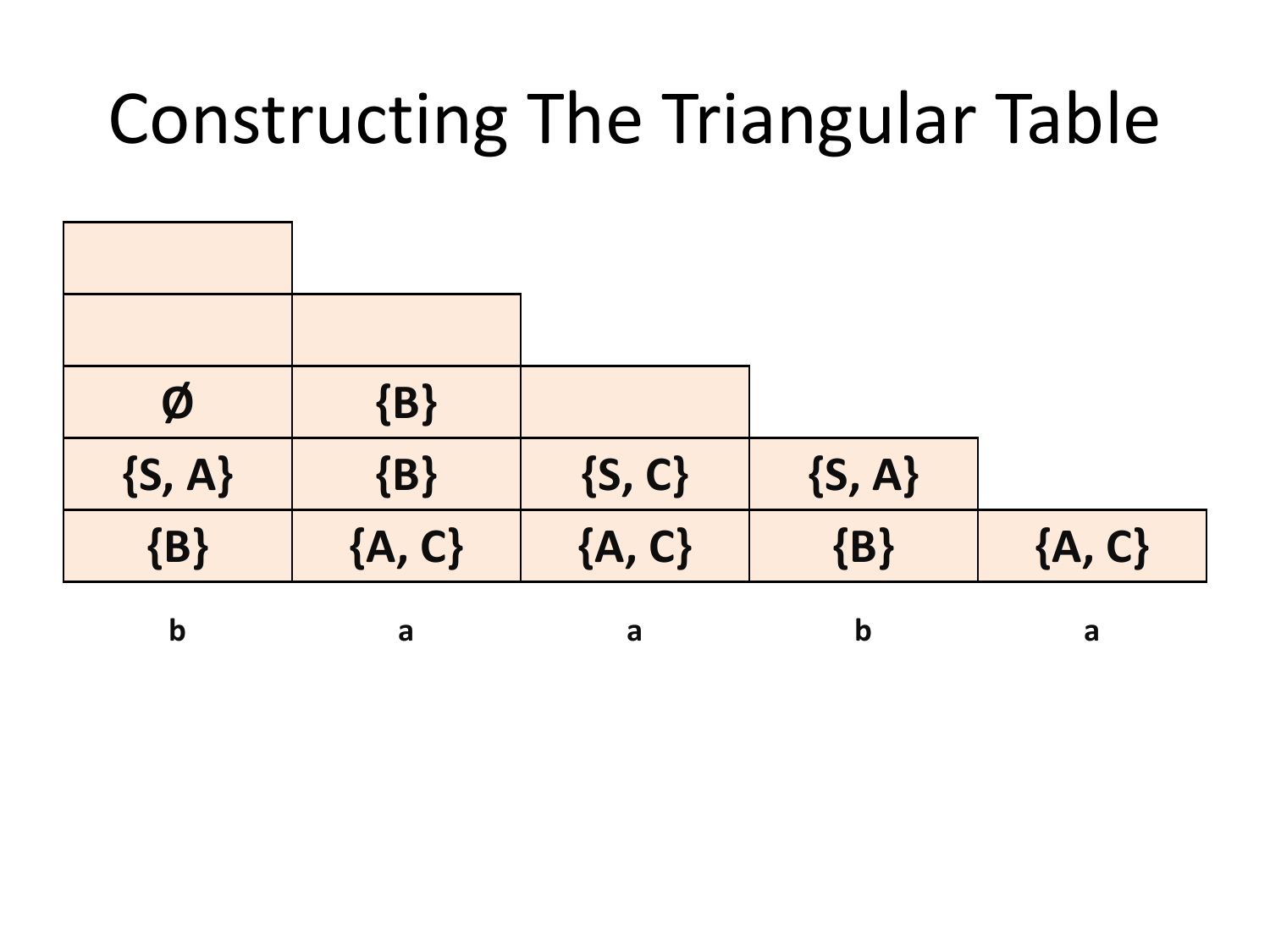• 
$$
X_{3,5}
$$
 =  $(X_{i, i}, X_{i+1, j}) (X_{i, i+1}, X_{i+2, j})$   
 =  $(X_{3,3}, X_{4,5})$ ,  $(X_{3,4}, X_{5,5})$ 

- $\rightarrow$  {A,C}{S,A} **U** {S,C}{A,C}  $=$  {AS, AA, CS, CA, SA, SC, CA, CC} = Y
- Steps:
	- Look for production rules to generate Y
	- There is one: B  $S \rightarrow AB \mid BC$  $A \rightarrow BA$  | a

$$
-X_{3,5}=\{B\}
$$

- 
- $B \rightarrow CC \mid b$
- $C \rightarrow AB \mid a$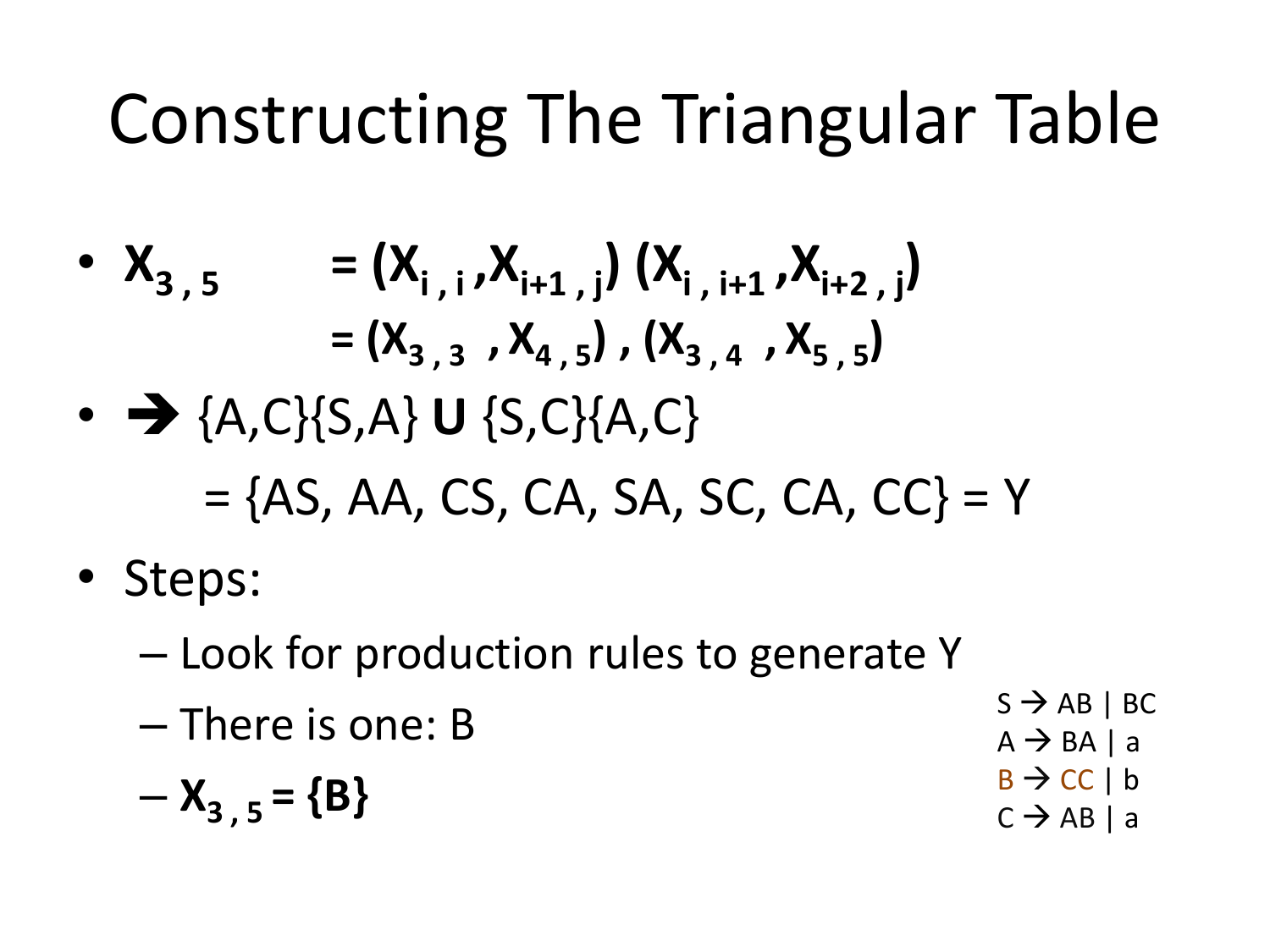| $\boldsymbol{\emptyset}$ | $\{B\}$  | $\{B\}$    |             |          |
|--------------------------|----------|------------|-------------|----------|
| $\{S, A\}$               | $\{B\}$  | $\{S, C\}$ | $\{S, A\}$  |          |
| $\{B\}$                  | ${A, C}$ | ${A, C}$   | $\{B\}$     | ${A, C}$ |
| b                        | a        | a          | $\mathbf b$ | a        |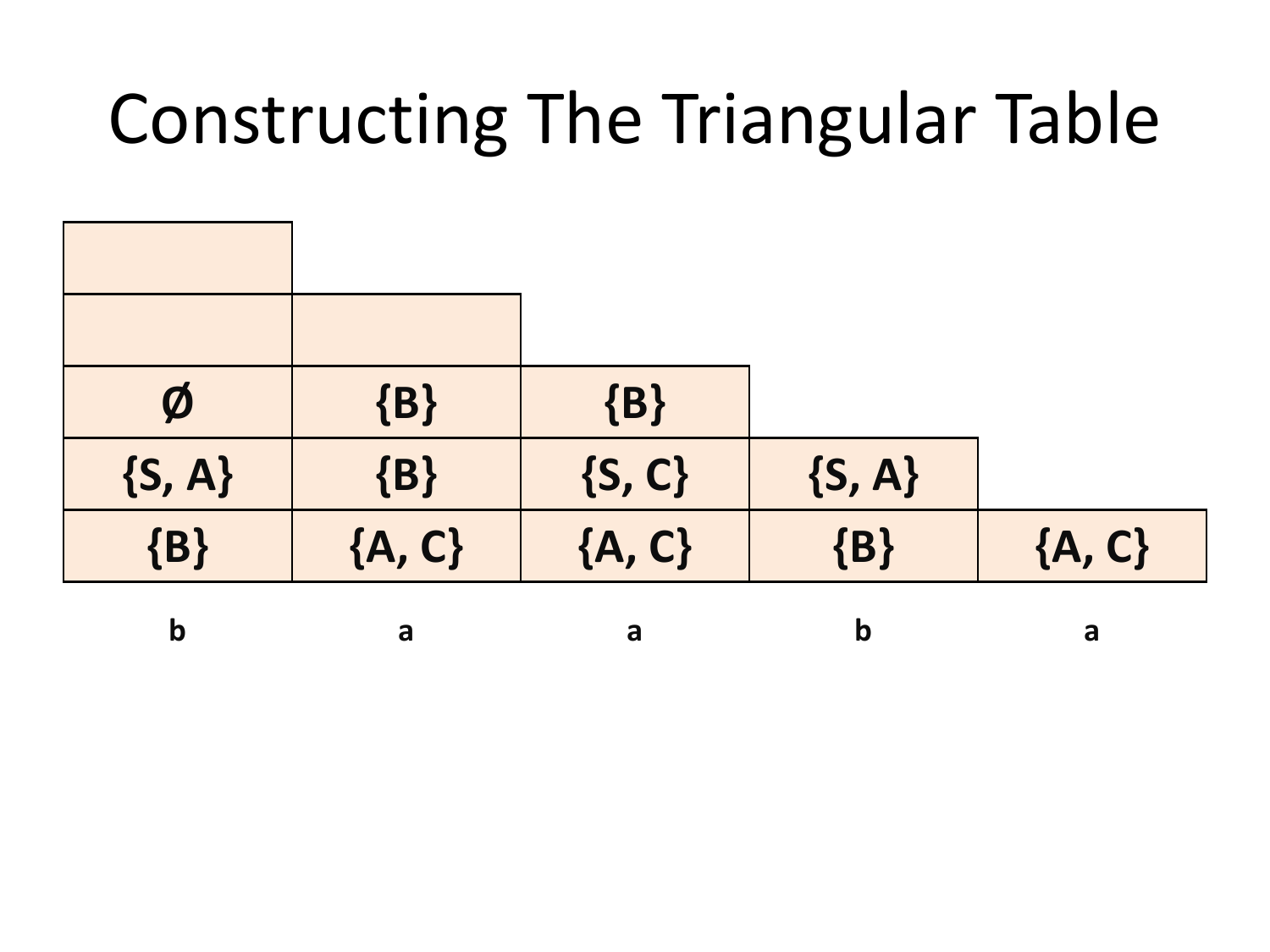#### Final Triangular Table



- Table for string '**w**' that has length 5
- The algorithm populates the triangular table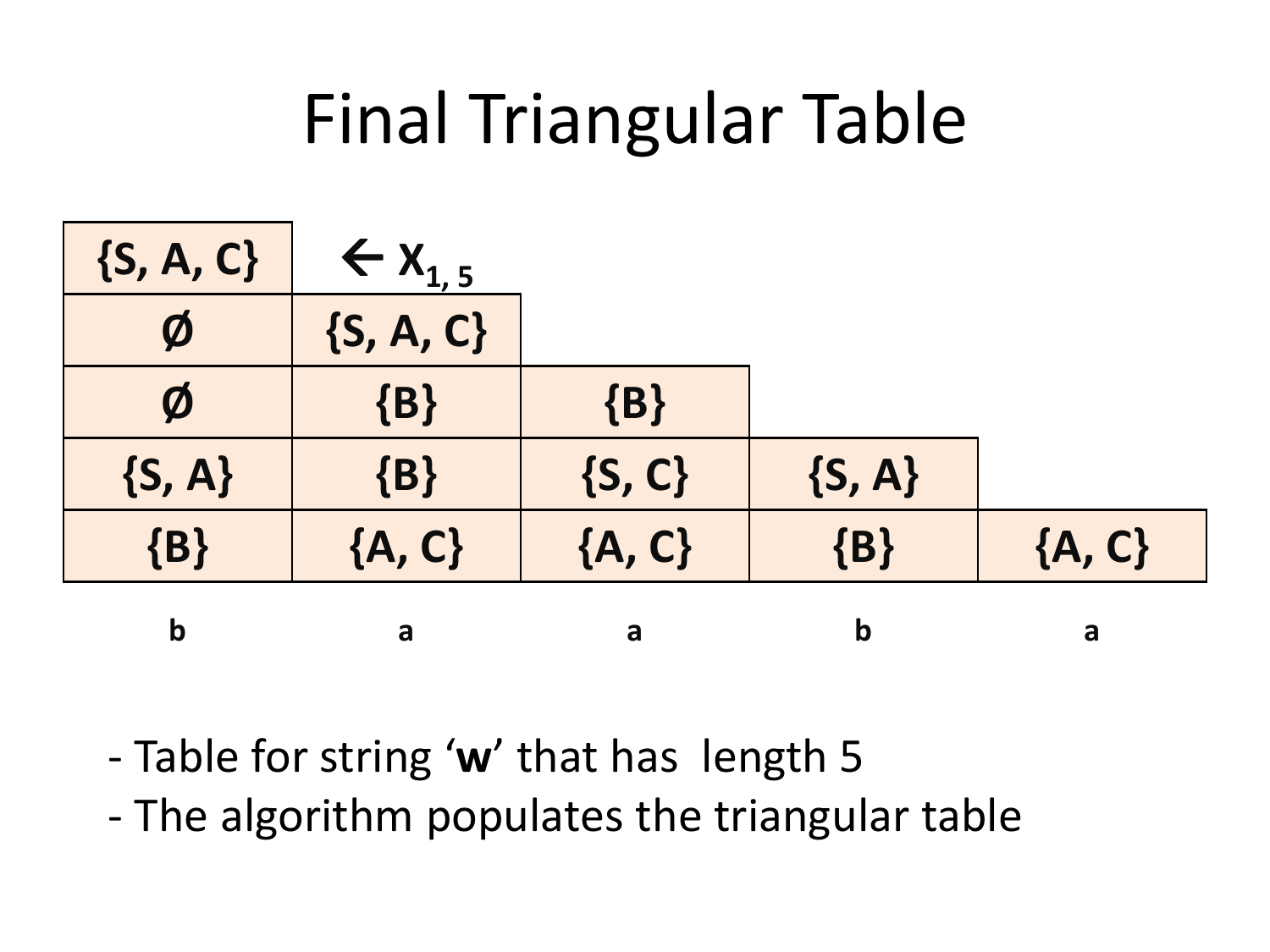#### Example (Result)

• Is baaba in L(G)?

**Yes**

We can see the S in the set  $X_{1n}$  where 'n' = 5 We can see the table the cell  $X_{15} = (S, A, C)$  then **if S**  $\in$  **X**<sub>15</sub> **then baaba**  $\in$  **L(G)**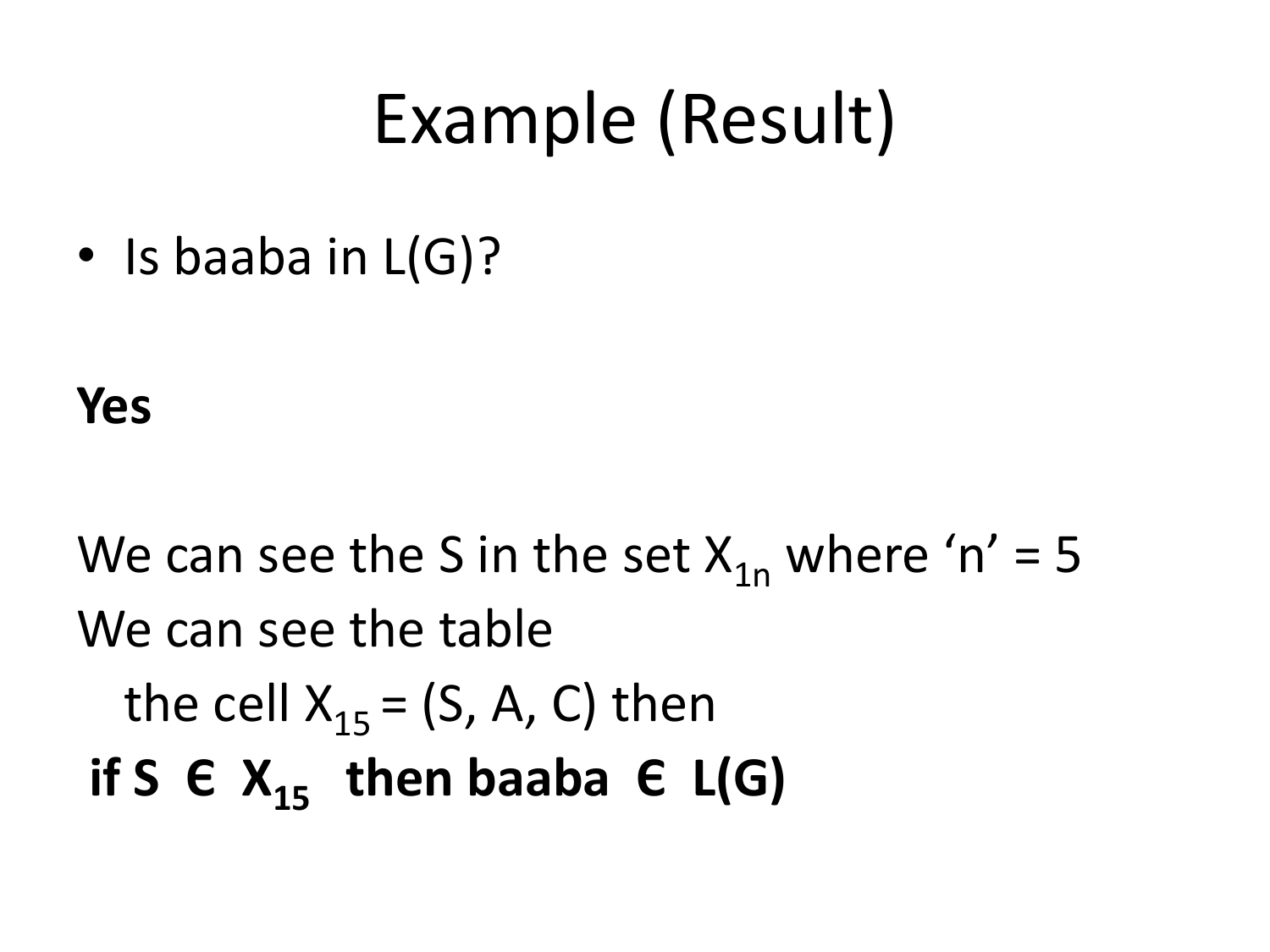#### Theorem

- The CYK Algorithm correctly computes  $X_{i}$  for all i and j; thus w is in L(G) if and only if S is in  $X_{1n}$ .
- The running time of the algorithm is  $O(n^3)$ .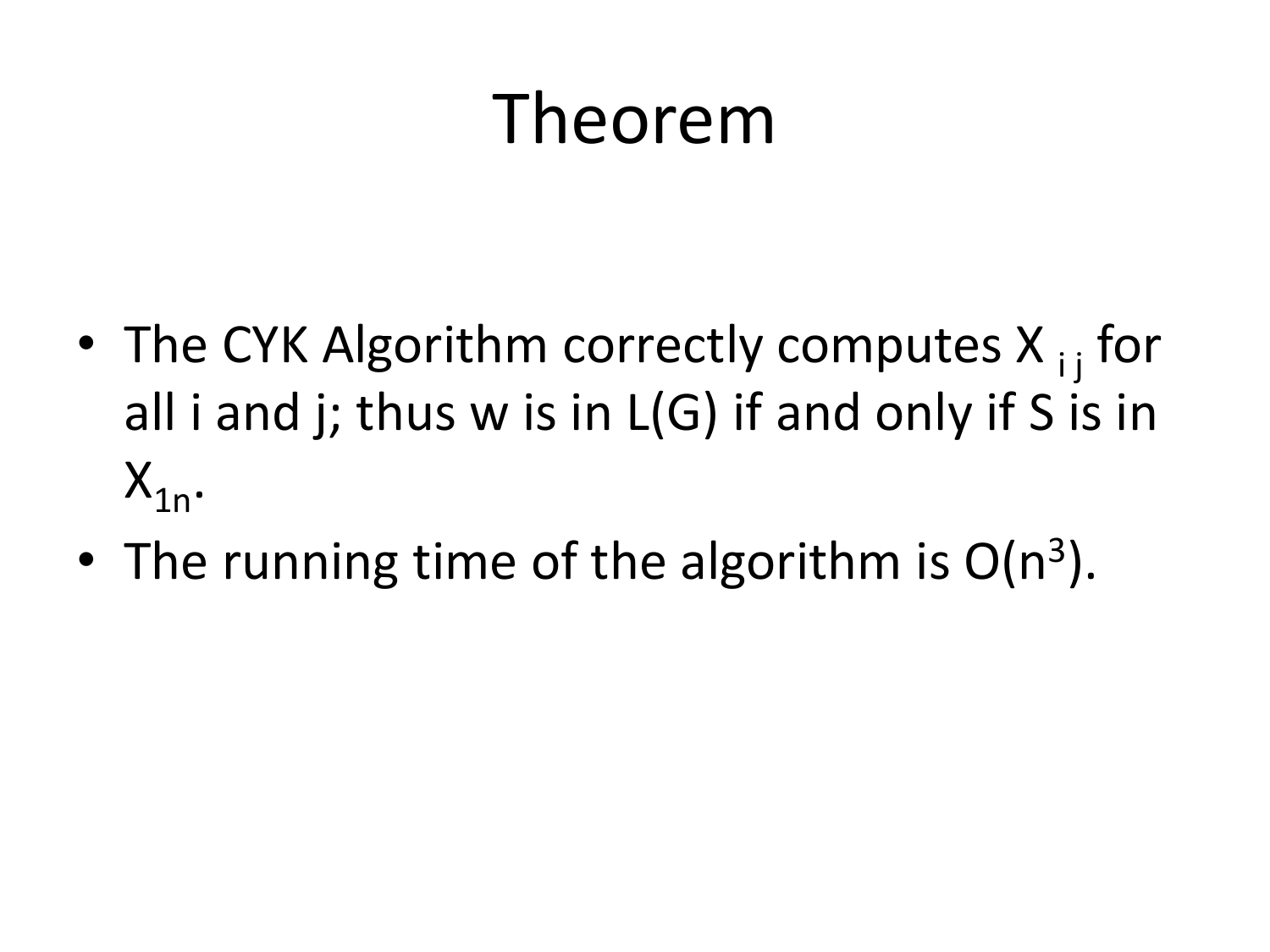#### References

- J. E. Hopcroft, R. Motwani, J. D. Ullman, *Introduction to Automata Theory, Languages and Computation*, Second Edition, Addison Wesley, 2001
- T.A. Sudkamp, An Introduction to the Theory of Computer Science Languages and Machines, Third Edition, Addison Wesley, 2006